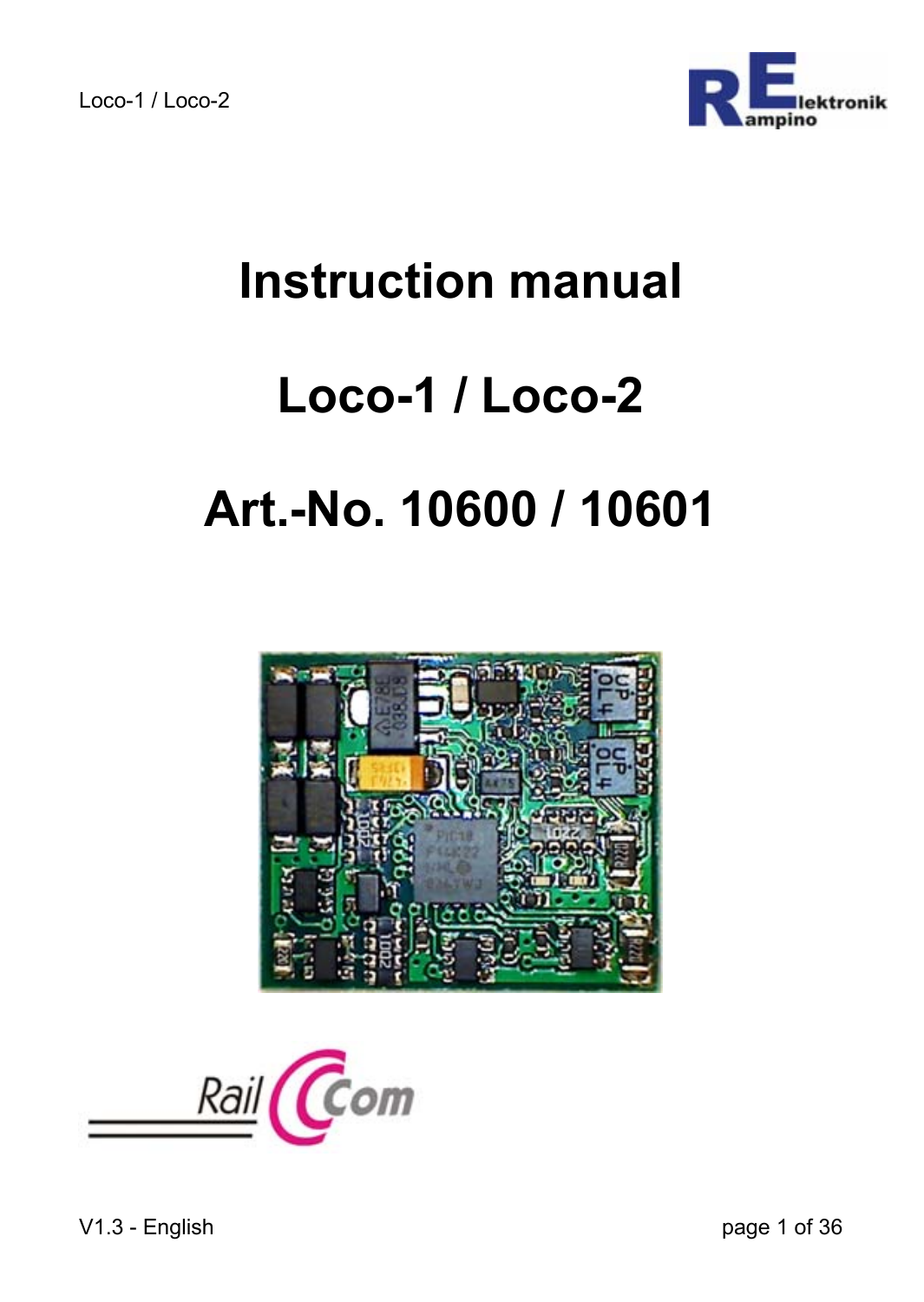

# **Table of Content**

| 1 |     |                                                       |  |  |  |  |  |  |
|---|-----|-------------------------------------------------------|--|--|--|--|--|--|
| 2 |     |                                                       |  |  |  |  |  |  |
| 3 |     |                                                       |  |  |  |  |  |  |
| 4 |     |                                                       |  |  |  |  |  |  |
| 5 |     |                                                       |  |  |  |  |  |  |
|   | 5.1 |                                                       |  |  |  |  |  |  |
|   | 5.2 |                                                       |  |  |  |  |  |  |
|   | 5.3 |                                                       |  |  |  |  |  |  |
|   | 5.4 |                                                       |  |  |  |  |  |  |
| 6 |     |                                                       |  |  |  |  |  |  |
| 7 |     |                                                       |  |  |  |  |  |  |
|   | 71  |                                                       |  |  |  |  |  |  |
|   | 72  | Programming with a Märklin <sup>®</sup> Station16     |  |  |  |  |  |  |
|   | 73  | Programming with a Märklin® Mobile/Central Station 19 |  |  |  |  |  |  |
|   | 7.4 |                                                       |  |  |  |  |  |  |
| 8 |     |                                                       |  |  |  |  |  |  |
| 9 |     |                                                       |  |  |  |  |  |  |
|   |     |                                                       |  |  |  |  |  |  |

"Märklin®" / "TELEX®" is a registered trademark of the company Märklin & Cie GmbH.

"RailCom®" is a registered trademark of the company Lenz Elektronik GmbH.

"Roco®" is a registered trademark of the company Modelleisenbahn GmbH.

Other trademarks are the property of their respective owners.

To increase the readability of the text it is omitted in the instructions to point out in each use of those terms.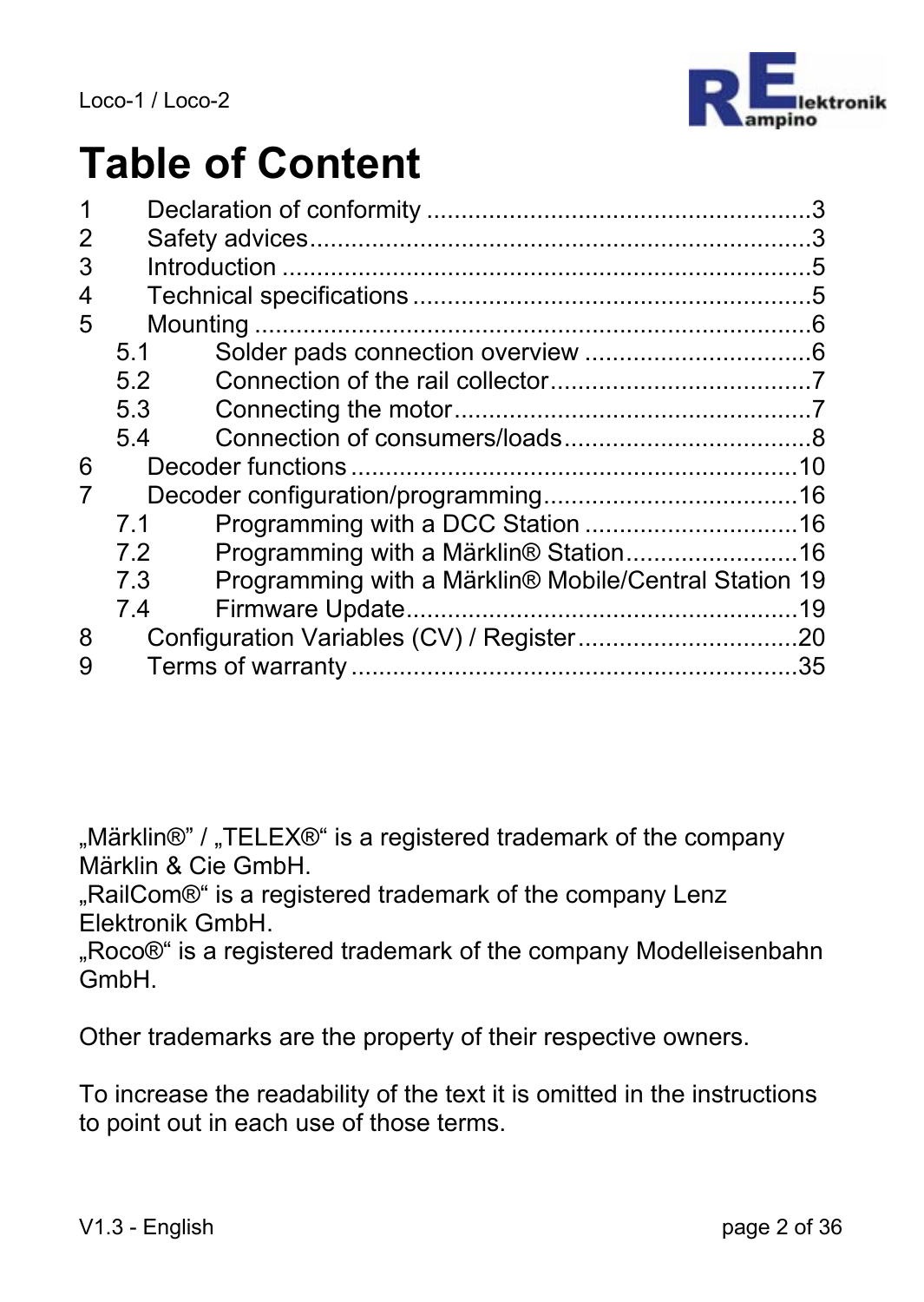## **1 Declaration of conformity**

This product was developed in accordance with the harmonized European standards EN 55014-1 and EN 61000-6-3 and meets the requirements of EU directive 2014/30 / EU on electromagnetic compatibility and EU directive 2011/65 / EU to restrict the use of certain hazardous substances in electrical and electronic equipment. It bears the CE mark for compliance.

## **2 Safety advices**

#### **Before you start using this product or its installation read these instructions carefully.**

This product is not a toy. Not suitable for children under 14 years! Keep these instructions for future reference!

This module is intended to be integrated into a model railway system for driving a locomotive model within the limits indicated in Chapter 3 - "Technical specifications".

Any other use is considered improper. The manufacturer is not liable for any damage resulting from improper use. The risk lies entirely with the user

All connection work must be performed only when the operating voltage is shut off!

The power supply must be protected so that it cannot result in a cable fire in the event of a short circuit. Use only commercially available and VDE / EN model railroad transformers!



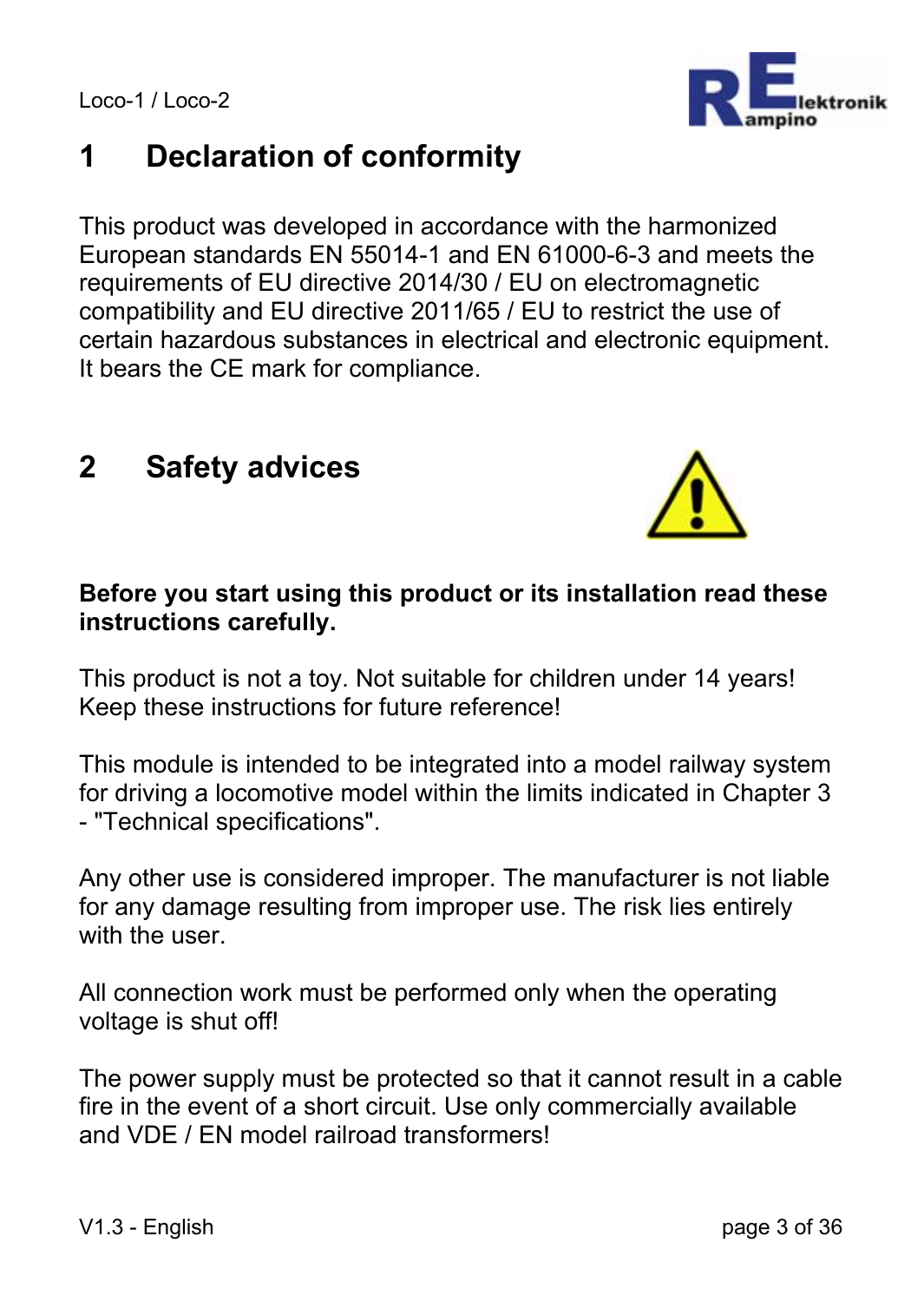

Use the device only in closed, clean and dry environment. Avoid ambient humidity, moisture and water spray.

When making electrical connections pay attention to sufficient wire cross section.

After the formation of condensate on the parts wait for at least two hours for drying off before you switch power on.

**Danger of burns!** Some components on the decoder can achieve a high operating temperature!

**Warning: risk of burns!** Please note during installation that the soldering experiences high temperatures. Use safety glasses when soldering if possible! There may be solder squirts that can get on your skin or in your eyes.

**Warning: risk of fire!** Please note that in case of use of a soldering iron fire hazard exists! Do not leave the switched-on soldering iron unattended! There is a fire hazard if the soldering iron is in contact with flammable materials!

Only use lead-free solder for the installation of the decoder!

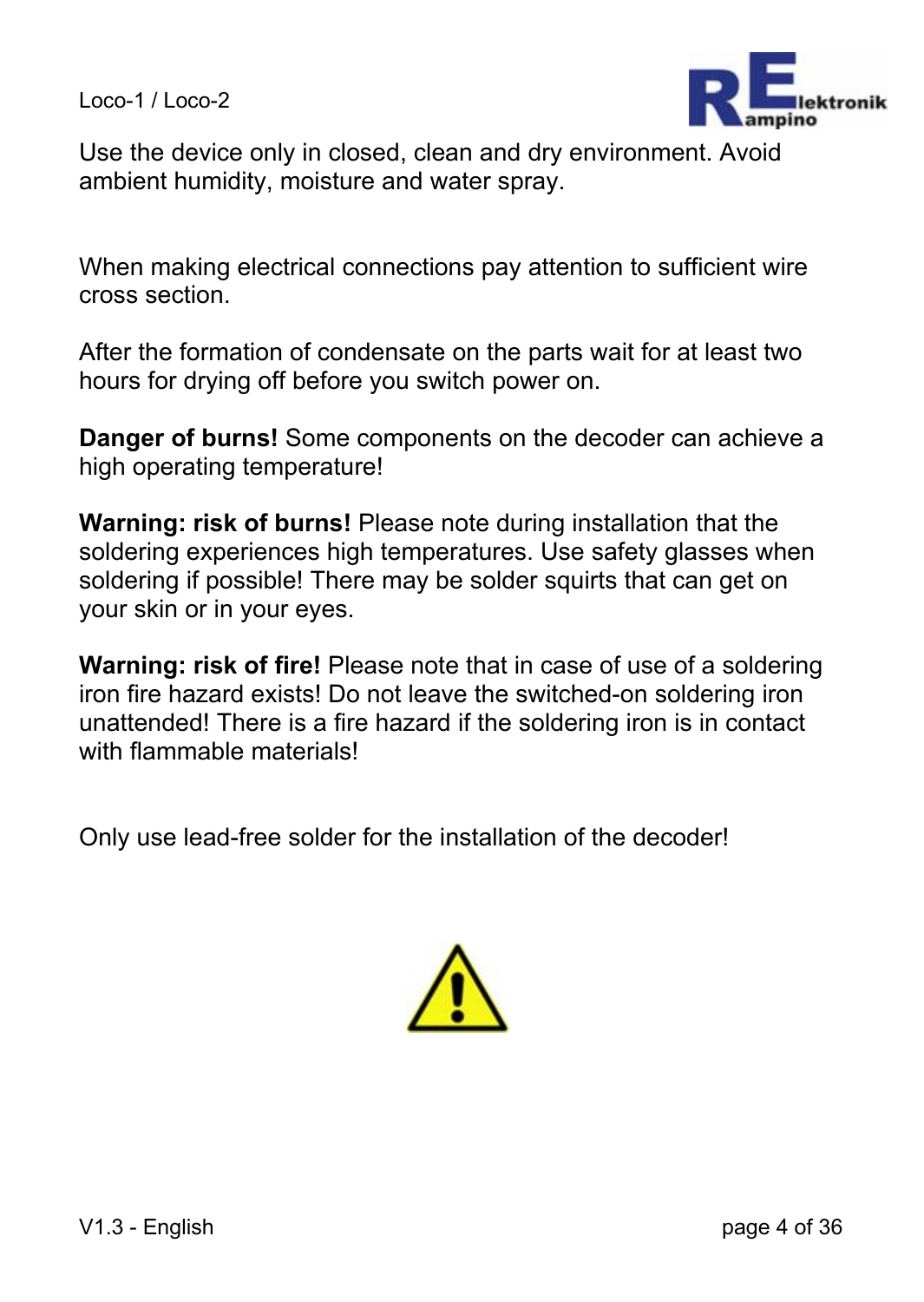

## **3 Introduction**

Thank you for choosing the Loco-1/Loco-2 decoder. This guide is meant to take the decoder into operation and help you to make the various settings.

This manual applies starting from firmware version 16 for Loco-1 and firmware version 11 for Loco-2. Any firmware updates may include other new features that are not included in this manual. An updated manual is supplied as a PDF file with the new firmware, if needed.

## **4 Technical specifications**

| Data format                                                 | Märklin®/Motorola or<br>DCC (Loco-1 with RailCom®<br>support) |
|-------------------------------------------------------------|---------------------------------------------------------------|
| Motor type                                                  | DC- or AC(Märklin®)-Motor                                     |
| max. current rating of the motor<br>driver                  | 1A                                                            |
| Number of function outputs                                  | 4                                                             |
| max. current rating of AUX<br>drivers (single / sum of all) | 0.5 A / 0.5 A                                                 |
| max. current rating of decoder                              | 1.5A                                                          |
| Operating voltage                                           | 1224V                                                         |
| Ambient temperature range:<br>operation<br>storage          | $040^{\circ}$ C<br>$-2070^{\circ}$ C                          |
| <b>Dimensions</b>                                           | ca. 16 x 19 x 3 mm                                            |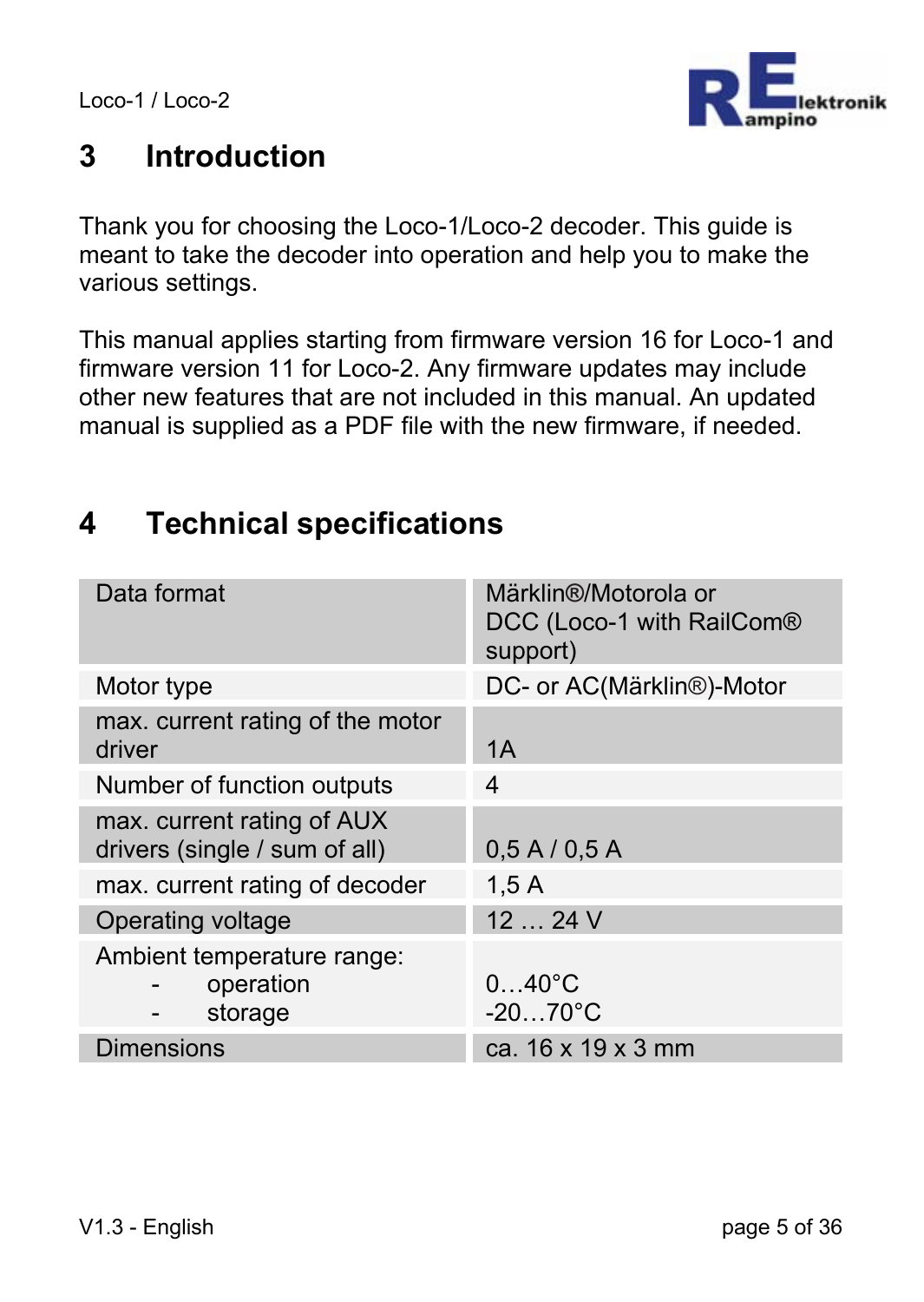

## **5 Mounting**

Open the locomotive housing according to the manufacturer's instructions. Determine the location where you want to install the decoder. First disconnect the connections of the motor and the consumers from the rail collectors or, for locomotives with electronic or electromechanical switch, the connections of the switch to the motor and to the rail collectors. The changeover switch is no longer needed and should be removed.

Note: When installing the decoder, the already existing wiring in the loco can be used in most cases. The existing wires have to be unsoldered or separated at the appropriate places and have to be soldered to the corresponding solder pads of the decoder.

Please inform yourself in advance about the problems that can be expected or possible when installing the decoder, especially with older locomotives!

## *5.1* **Solder pads connection overview**

| Pad              | <b>Function</b>                                                                                       |
|------------------|-------------------------------------------------------------------------------------------------------|
| Rail             | Connections to the current collectors / grinder                                                       |
| <b>MOT</b>       | Motor connection (DC and AC motor)                                                                    |
| $\ddot{}$        | common connection for AUX outputs and motor shield<br>with AC (Märklin®) motor                        |
| $AUX1 -$<br>AUX4 | Function outputs for lighting, smoke generator, Telex<br>couplers, etc.                               |
| $C+ / C-$        | optional backup capacitor<br>(max. 220 µF; larger capacity only via additional<br>"charging circuit") |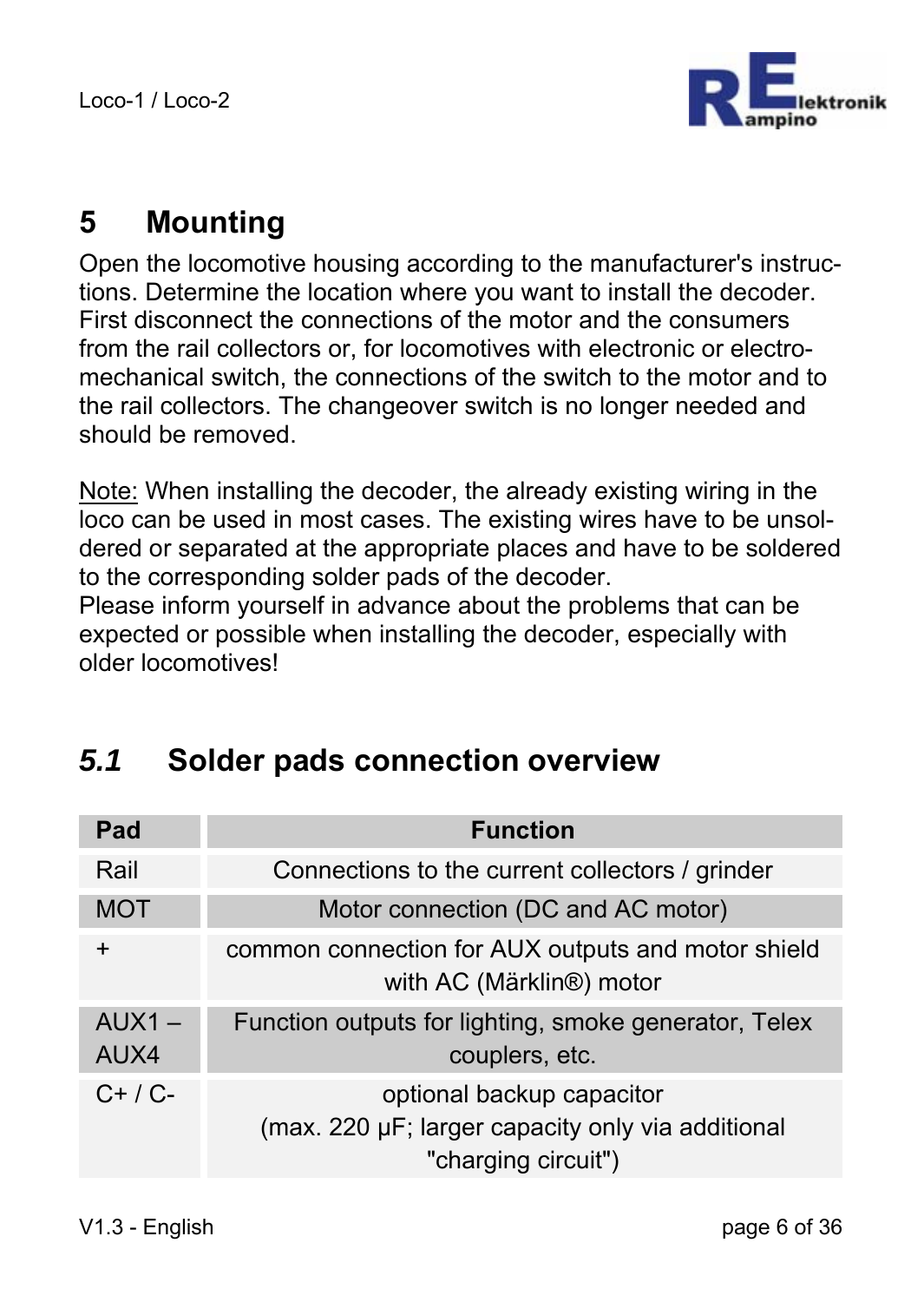

The picture below shows the connections:



## *5.2* **Connection of the rail collector**

In a two- rail-loco connect the lines of the two current collectors with either of the two solder points with the label 'Rail'.

In a three-rail-loco, connect the locomotive ground with one of the two solder pads called 'Rail'. Connect the grinder with the remaining solder pad.

Note: The polarity of the digital signal is automatically detected by the decoder.

## *5.3* **Connecting the motor**

Check before installation of the decoder, if the maximum current of the locomotive motor under load is below the maximum permissible value of 1.000 mA. If the value is above 1.000 mA, this decoder is not suitable for installation in the locomotive. The decoder has an overcurrent shutdown, which is activated, if the maximum permissible motor current is exceeded. **Please note that if the motor is worn or defective or if there is no or inadequate interference suppression, overvoltage can occur on the motor, which can destroy the decoder!**

V1.3 - English page 7 of 36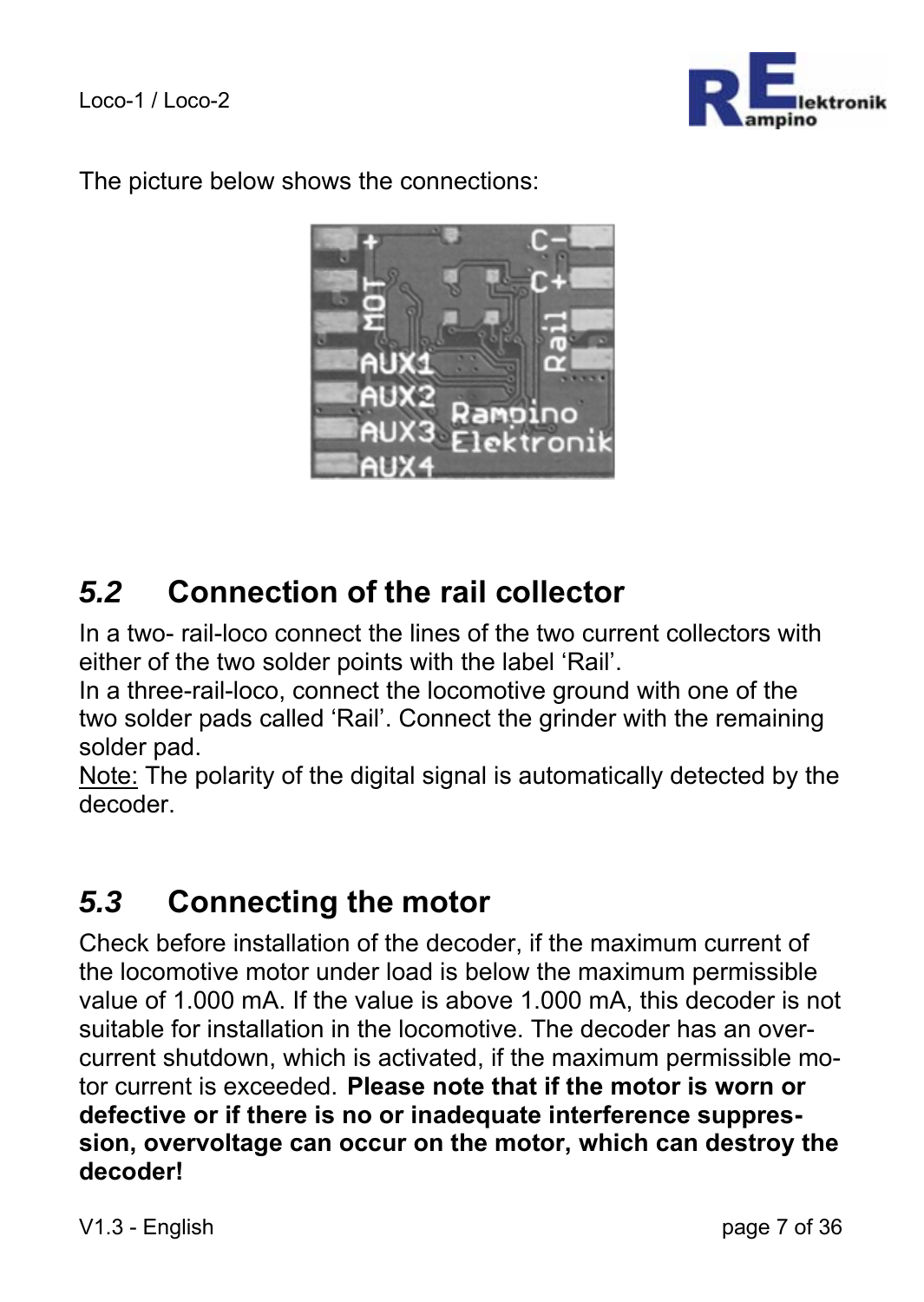

**Interference suppression:** The interference suppression devices that are attached to the motor or in the supply line from the motor to the decoder must not be removed! Only remove any capacitors that may be present that lead from the motor connections to the locomotive ground or to the chassis. If there is no interference suppression, please retrofit it. Significant electrical disturbances can occur in the entire system if interference suppression components are removed or missing. Check in advance whether the interference suppression componentes used are intact. It may also be necessary to take additional interference suppression measures against disproportionately high interference voltages emanating from the motor. **We strongly recommend installing a TVS diode on the motor** and replacing defective motor components!

#### **Connecting a DC motor:**

Connect either of the two terminals of the motor with one of the two solder points labeled 'MOT '.

**Connecting an universal current (AC/Märklin®) motor:** 

Connect the wires of the two field coils with one of the two solder points labeled 'MOT '. Connect the motor shield connection (FM choke) to the solder pad with the designation '+'.

## *5.4* **Connection of consumers/loads**

Check before mounting the decoder whether the current consumption of the loads to be connected (e.g. lighting, smoke generator) is not exceeded. The maximum value of all consumer connection is 500mA. The decoder also has an overcurrent shutdown.

Consumers are connected to one of the solder pads AUX 1 - AUX 4. By default setting, the headlights have to be connected to AUX1 (forward direction) or AUX2 (reverse direction). The assignment of the function outputs can be changed using the corresponding CV. If possible and applicable, the consumer should be decoupled from the chassis of the locomotive, for example in order to avoid flickering of a possibly connected light. The consumer has to be connected via the '+' terminal of the decoder in this case.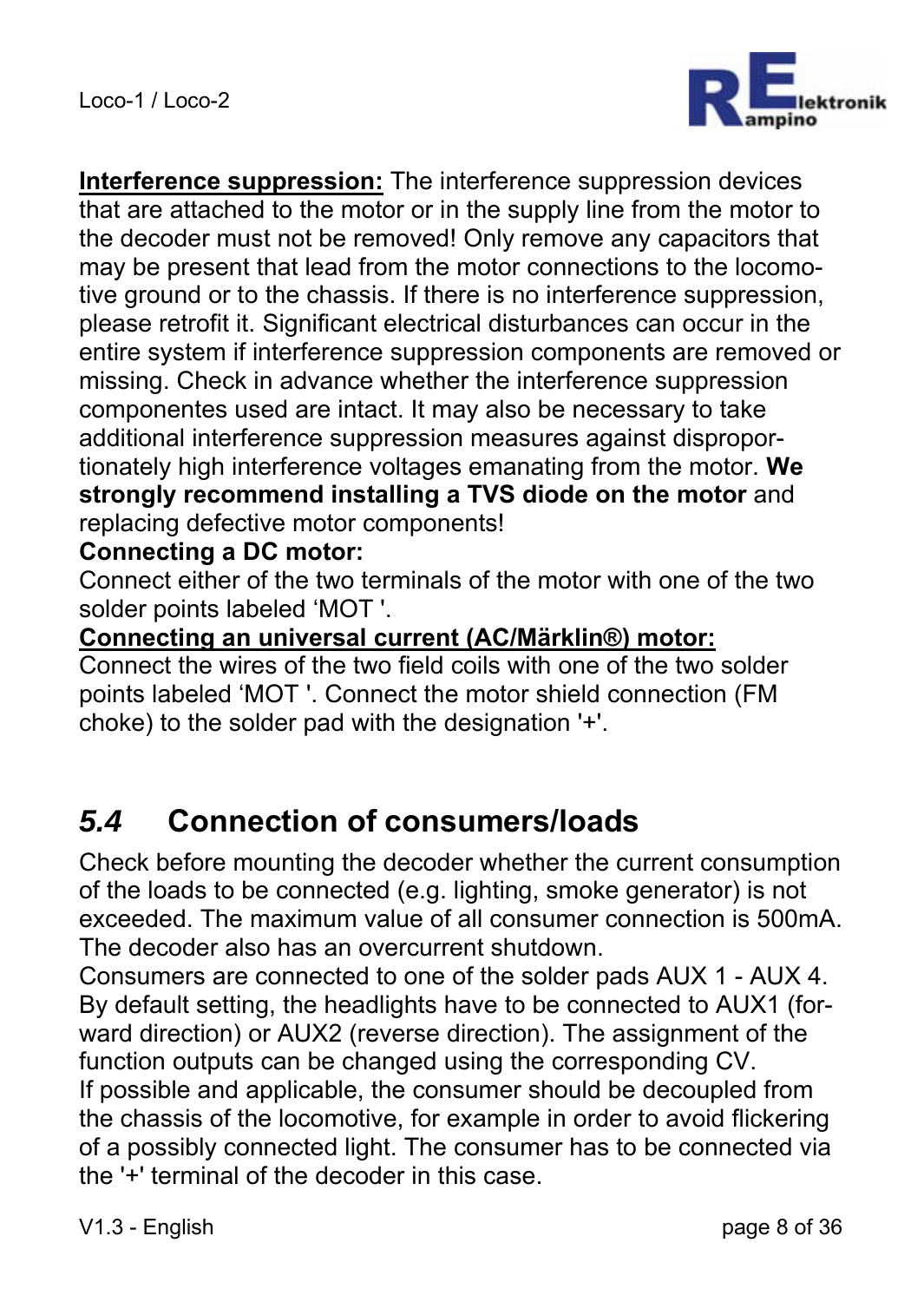

#### **Connection of LEDs as a consumer**

The function outputs (AUX1 to AUX 4) are switched towards the decoder ground. Therefor the cathode (-) of the LEDs have to be connected to the output of the function outputs (AUX). The anodes of the LEDs, have to be connected to the decoder connection with the designation '+'.

#### Attention:

If you are using LEDs, you must always operate them via a series resistor. The series resistors are different depending on the rail power and the characteristics of the LEDs. Determine the correct value for the corresponding LED. You can connect several LEDs in parallel to each output. In this case, each LED must have its own resistor. If you connect several LEDs to one output in series, only one series resistor is needed.

#### **Connecting a backup capacitor**

In track sections with bad contact the power supply of the decoder can be interrupted briefly. At solder pads 'C –' and 'C +' a backup capacitor (e.g. electrolytic capacitor 100 µF / 35V) can be soldered, in order to improve power supply. Pay attention to the polarity of the capacitor! The positive pole is connected to  $C +$ , the negative pole to  $^{\circ}$ C  $-^{\circ}$ .

Note: When using the decoder in analogue AC operation, the use of a backup capacitor is recommended in any case.

#### **Mounting/fastening the locomotive decoder**

After completing of all connections to the decoder it should be fastened. This can be done e.g. with double-sided tape. Please note that the decoder heats up and the applied adhesive tape can possibly be solved by heating. Take care that the decoder has no contact with the conductive enclosure or chassis parts of the locomotive when mounting.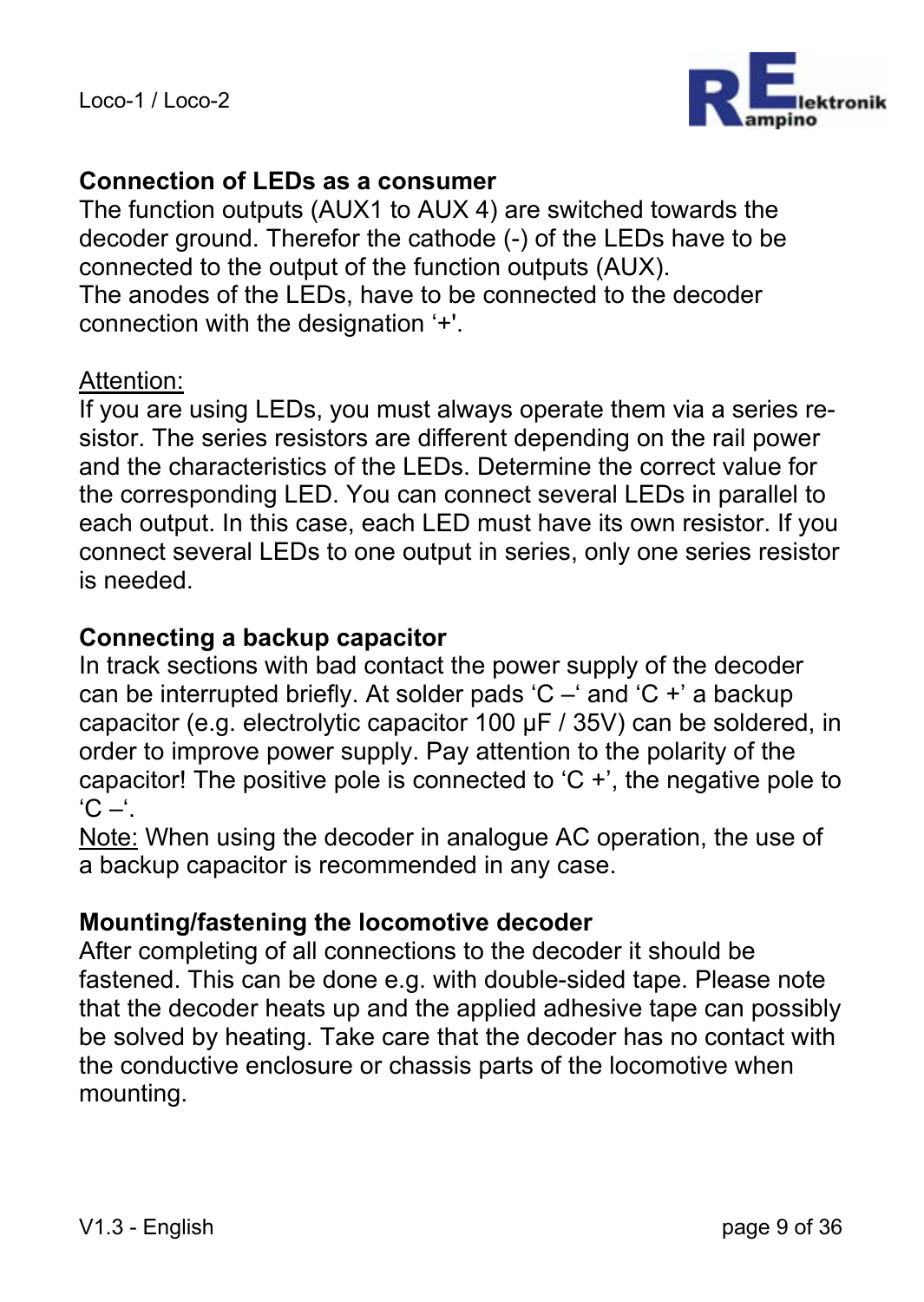

## **6 Decoder functions**

#### **Digital operation**

The decoder is a multi-protocol decoder. It automatically detects whether it is driven in DCC format or the Märklin® / Motorola format. The automatic detection can be disabled.

The address range depends on the format in which the decoder is controlled:

Märklin®/Motorola-Format: 255 or 80 addresses (depending on the control center). In the Märklin ® / Motorola format the decoder can be used with 14 or 27 speed steps (depending on the control center).

DCC- Format: 127 base addresses or 10.239 extended addresses. The decoder can be controlled in DCC format with 14, 28 or 128 speed steps.

Internally the decoder scales the speed steps up to 128 speed steps. The decoder programming is accomplished via configuration variables for the DCC format (DCC compliant) and for the Motorola format via registers.

#### **Analogue operation**

The decoder can also be used in analogue operated model railway layouts. Operation is possible with either an AC or a DC speed controller. The decoder recognizes the digital or analogue mode automatically when the corresponding voltage is set. Automatic analogue mode detection can be disabled.

The on- and off control of the function outputs is not possible in analogue operation. They can be programmed so that they are turned on or off in analogue mode either. The effects that are set for the outputs, are also active in analogue mode. Outputs which can be switched with F0 on or off in analogue mode are switched on according to the driving direction.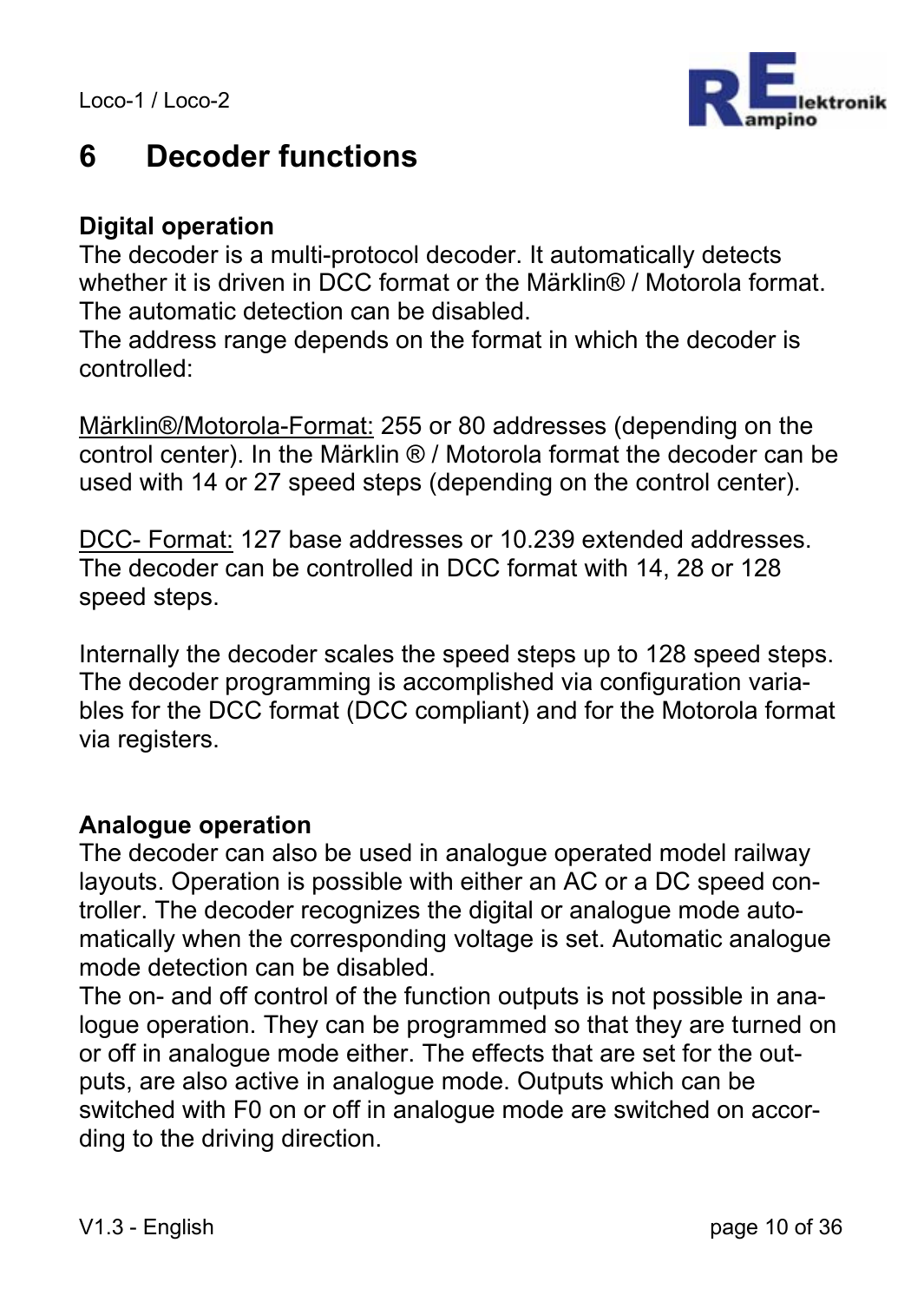

#### **Motor control**

The detection of the connected motor type is automatic. The automatic detection can be switched off and the motor type can be set manually.

Note: If the loco does not run in analogue mode or only approach at high driving voltages, switch off the automatic motor recognition and set the appropriate motor type correctly.

The decoder controls a DC motor with a PWM frequency of 32 kHz or 16 kHz (adjustable). The decoder is thus also suitable for coreless (Faulhaber) motors.

A universal (Märklin®) motor is controlled with a PWM frequency of 120 Hz (not adjustable).

#### **Load regulation**

When controlling a DC motor load control is possible. The load regulation affects the motor voltage so that the speed of the locomotive operating at a given speed level remains constant, regardless of additional loads (e.g. running a gradient, coupled wagons).

The load control can be turned on or off, and can be set so that it is effective only up to a certain speed level. The load control parameters can also be adjusted via CV variables or registers to adjust the decoder to individual characteristics of the motor.

For load control, a PID controller is implemented. Not only the P-, Iand D-values can be set, but also the length of the off time for the back electromotive force measurement (BEMF) and the length of the PWM pulse width, so that an optimum adaptation to the various types of motor is possible.

Note: Please make sure that when operating with load control the drive mechanism, gears and the motor of the locomotive are cleaned well and are perfectly functional.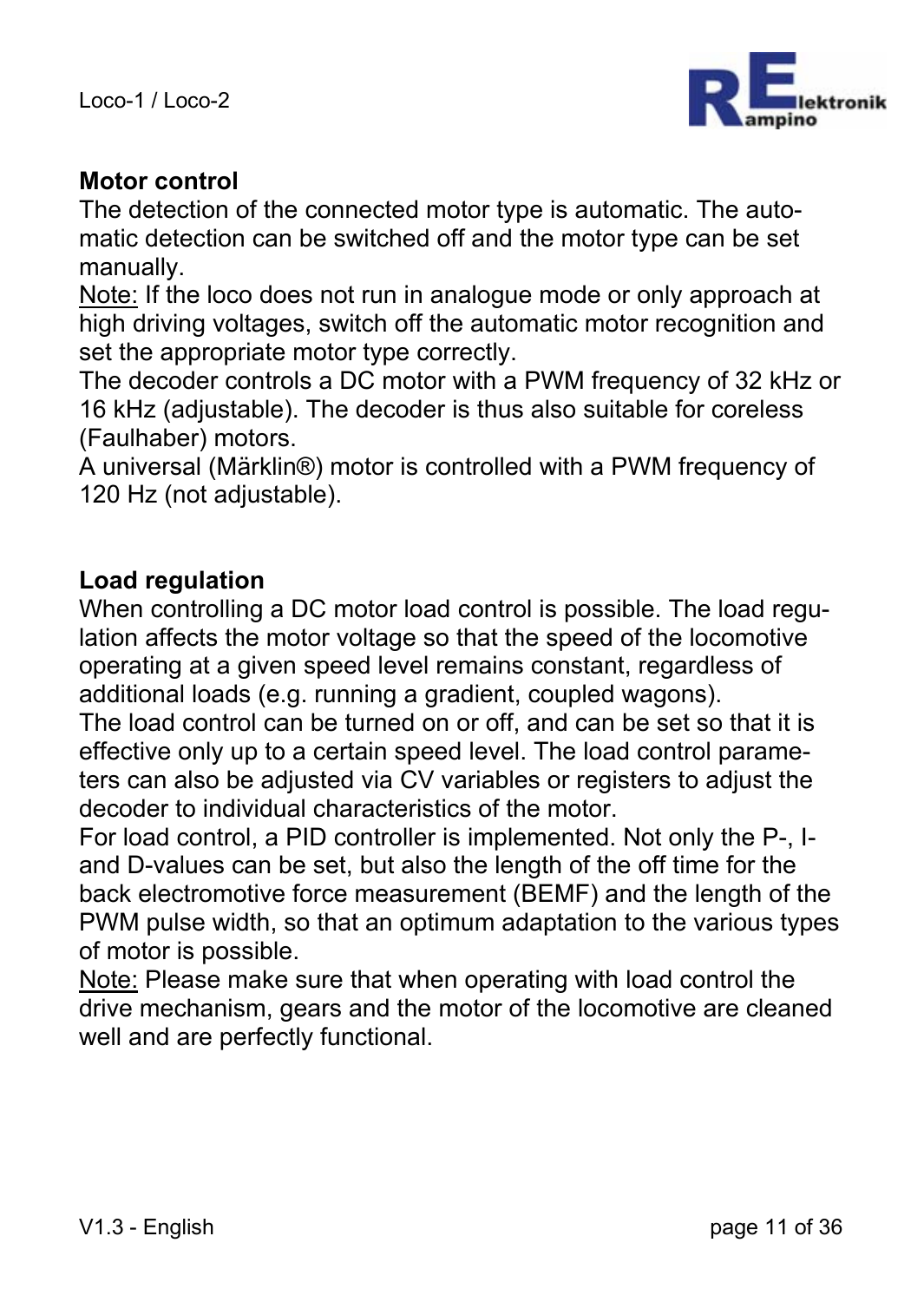

#### **Acceleration and braking delay**

The acceleration and braking delay can be individually programmed.

#### **Emergency stop**

With a change of direction while driving an emergency stop is executed automatically.

#### **Speed characteristic**

By setting the start, mid and top speed the decoder can be adjusted to the driving characteristics of the engine and the characteristic speeds of the locomotive type. The decoder generates a linear velocity curve from the start, mid and top speed.

If the speed mode is set to 28 speed steps, any motor voltage can be assigned to an alternative to the linear velocity characteristic of each of the 28 speed steps. This allows the creation of a form adapted to the individual driving characteristics of the engine speed characterristic. The set values are stored in the alternate speed table.

#### **Shunting speed**

With appropriate programming the loco can be switched via a function key to the shunting speed. In the shunting speed all speed levels are reduced by approximately 50% compared to the set speed. Note: In speed step 1, the driving speed is not reduced further.

#### **Braking section**

The decoder supports the Märklin® braking section. The mode can be adjusted via the corresponding CV.

*Only Loco-1:* In addition the decoder supports the simple ABC-(DCC) braking section. Both types can be combined.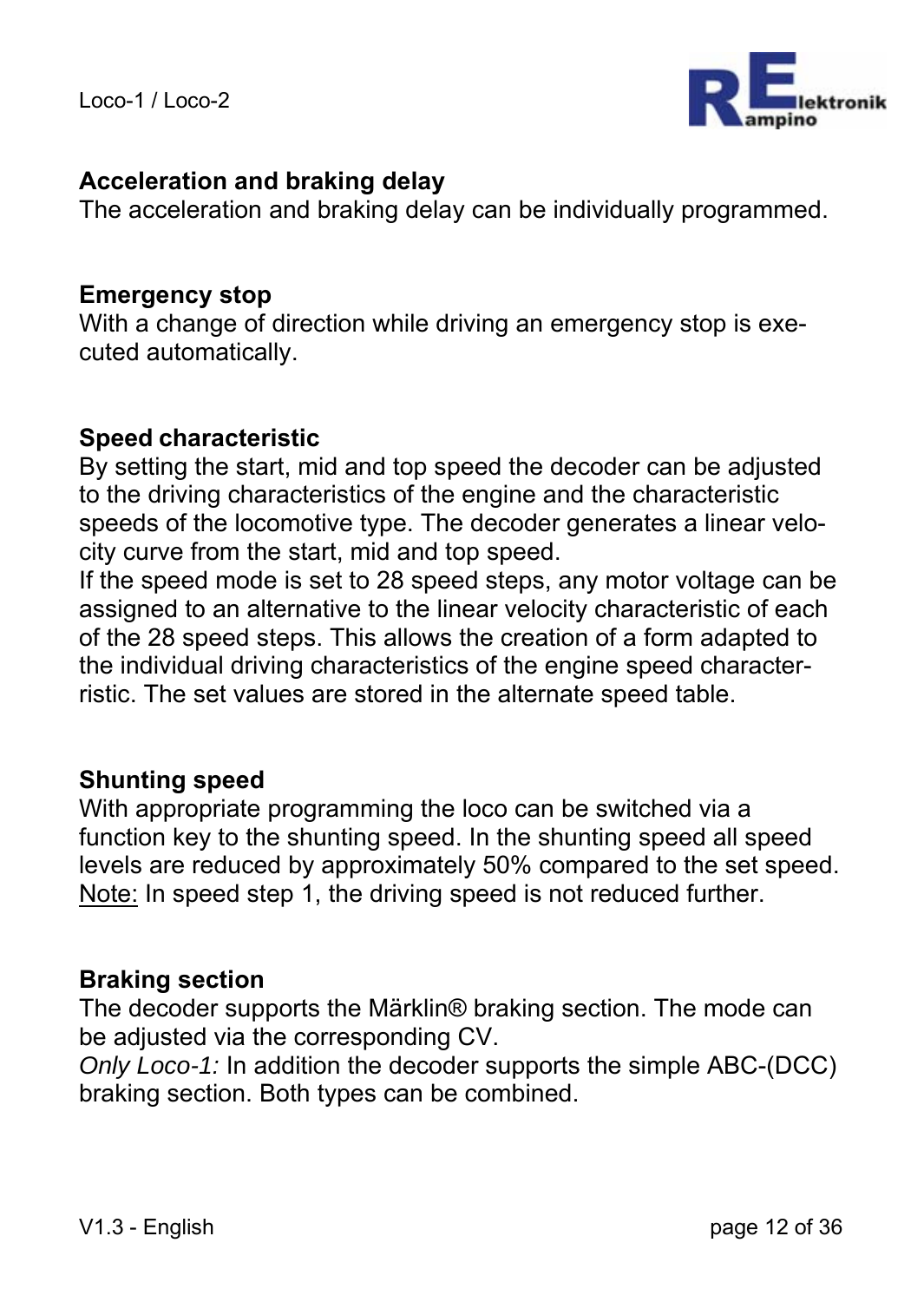

#### **Function outputs**

The decoder has four function outputs to which consumers can be connected based onto needs (e.g. lighting, smoke generator, sound module, electrical coupling). The function outputs are switched in DCC format using the function keys F0 to F12. In Motorola format, the function outputs are switched with the function keys F0 to F4. The function keys F5 to F8 can be switched via the function keys F1 to F4, which are associated with a second Märklin® / Motorola address. The functions F9 to F12 are not available in the Motorola format.

The assignment of the function keys to the function outputs of the Decoder is selectable. It is also possible to assign multiple function keys to a function output.

With the CV51 - Decoder configuration, the extended function mapping can be activated. This means that the mapping can be programmed depending on the direction. For example, an additional direction dependent lighting can be connected.

#### **Effects of the function outputs**

For all function outputs the following effects can individually be set:

#### **Dimming function**

The voltage present at the output can be reduced by programming (PWM).

Example: The bulbs of older locos, provided for analogue operation, can be dimmed and thus do not have to be replaced after installation of the decoder.

#### **Dimming characteristic**

A characteristic can be adjusted, which provides speed dependent dimming by a specified value of the corresponding output. This allows, for example, one of the driving position corresponding to realize smoke or a switched or dimmed in-cab lighting while driving. There are 15 levels available (speed step 0 - 14), the speed steps are converted accordingly to 28 or 128 speed steps.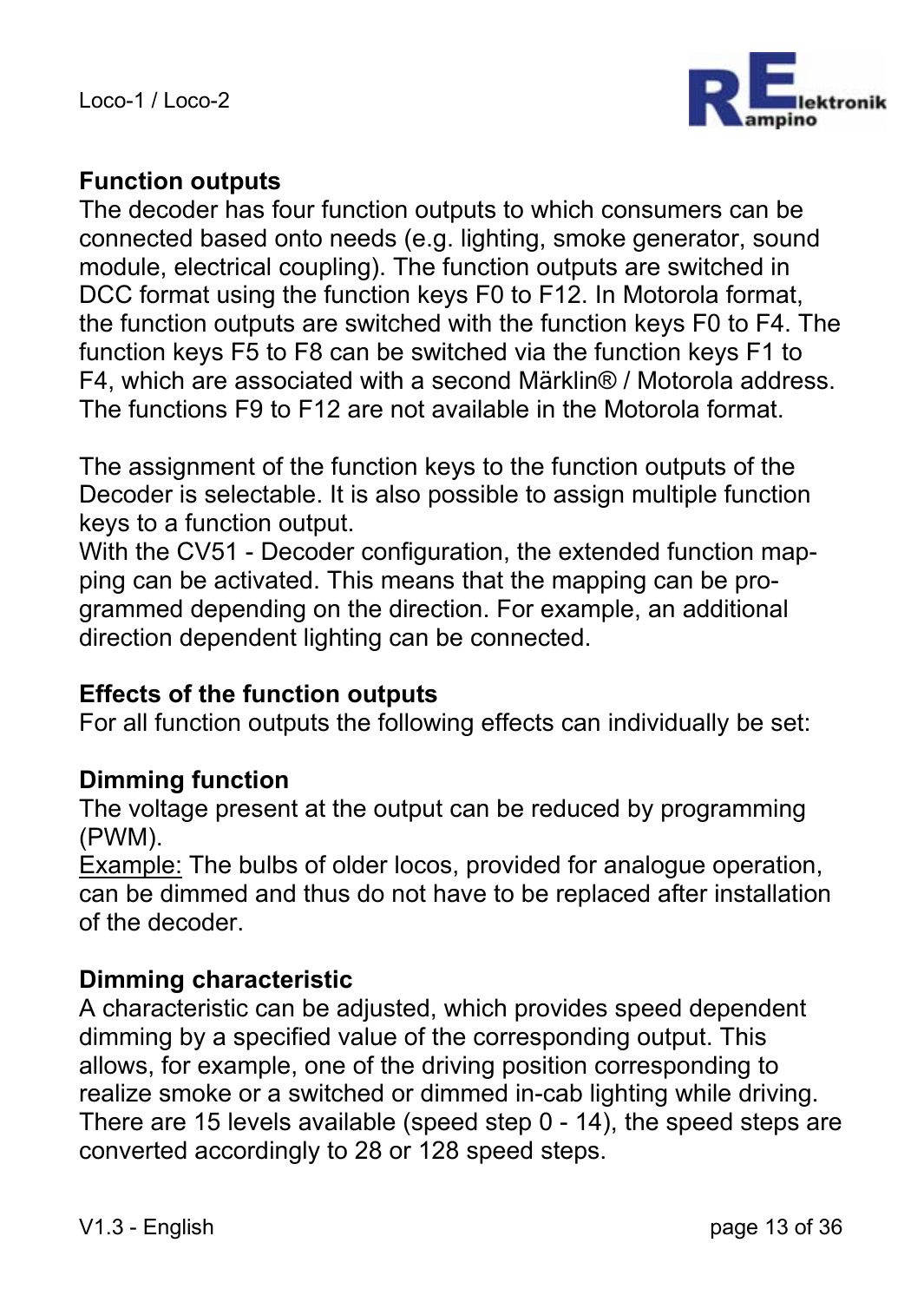

#### **Flash function**

A small flash sequence can be programmed by programming up to 2 on and 2 off times in the corresponding CVs. Thus, for example a flash or a blinking light can be set (individually or alternately). The flashing mode can be set to any of the 4 function outputs and using the F key on and off. For the flash function, it is necessary to allocate it accordingly to bit 6 of the mapping function.

#### **TELEX® - coupling / Roco® - digital coupling**

The decoder has a kick-function for electric couplings. The coupling is first activated for 250ms at full voltage, then the drive voltage is lowered by a PWM. A maximum activation time or continuous operation can be set.

Note: Please enable this feature before starting the locomotive operation because otherwise the electric coupling can be damaged by actuation with permanent full decoder voltage.

#### **Gyro-/Marslight**

These two effects are adjustable for prototypical operations of U.S. locomotives. These effects can be adapted to LED lighting.

#### **Overtemperature / Overload**

The decoder is protected against overtemperature and overload. The function outputs and the motor output switch off in case of overload or overtemperature. If this is the case, check all connections for shorts and whether the connected loads are suitable for the decoder. In DCC systems the maximum temperature reached and the error reason can be read via the corresponding CV.

**Important:** The decoder is not protected against all possible short circuits!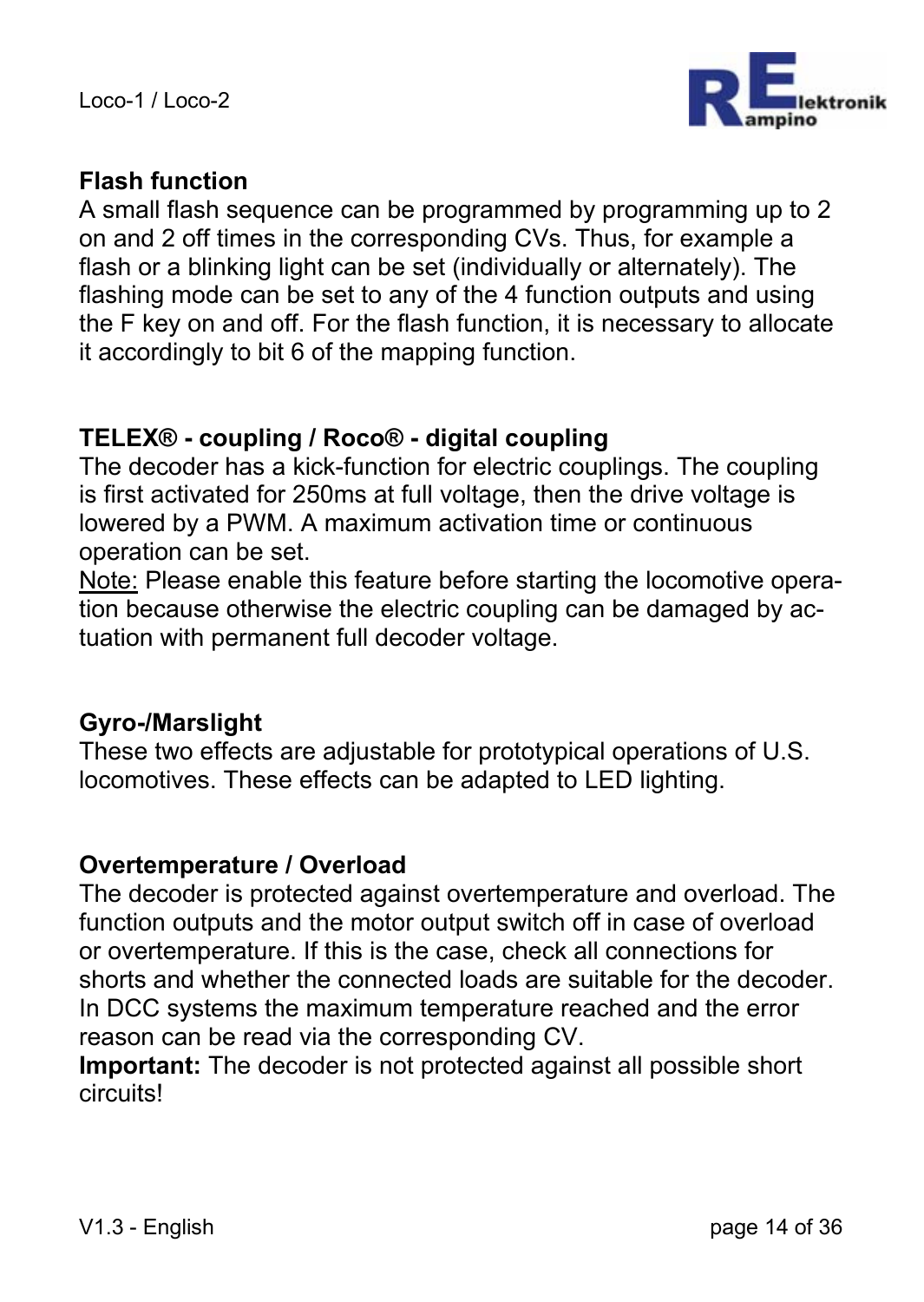

#### **Feedback with RailCom® (***only Loco-1***)**

RailCom® is a protocol for bidirectional communication in digital model railway layouts that are controlled in DCC format. It allows for example feedback of the decoder address, CV settings and other information from the decoder to the digital control central or special receivers (RailCom® detectors). The decoder must be configured to send the so called RailCom® data packets. In addition, the booster or the DCC central must produce a cutout signal (blanking), within which the data is transmitted. In pure Motorola mode, without DCC control, the use of RailCom® is not possible.

The Loco-1 continuously sends the basic, advanced or consist address to the detectors (RailCom® broadcast message, adjustable) and transmits one or more CV value as response to a corresponding RailCom® readout command.

#### **Function Decoder**

The decoder can also be operated as a pure function decoder. Adjustment is via CV51 - Decoder configuration. In this mode the MOT outputs are assigned in a manner similar to the AUX outputs used. The MOT outputs are permanently assigned to a direction of travel: MOT1 forward, backward MOT2. These outputs can be assigned a function and are dimmable. It is possible to join anti-parallel connected LEDs between these outputs.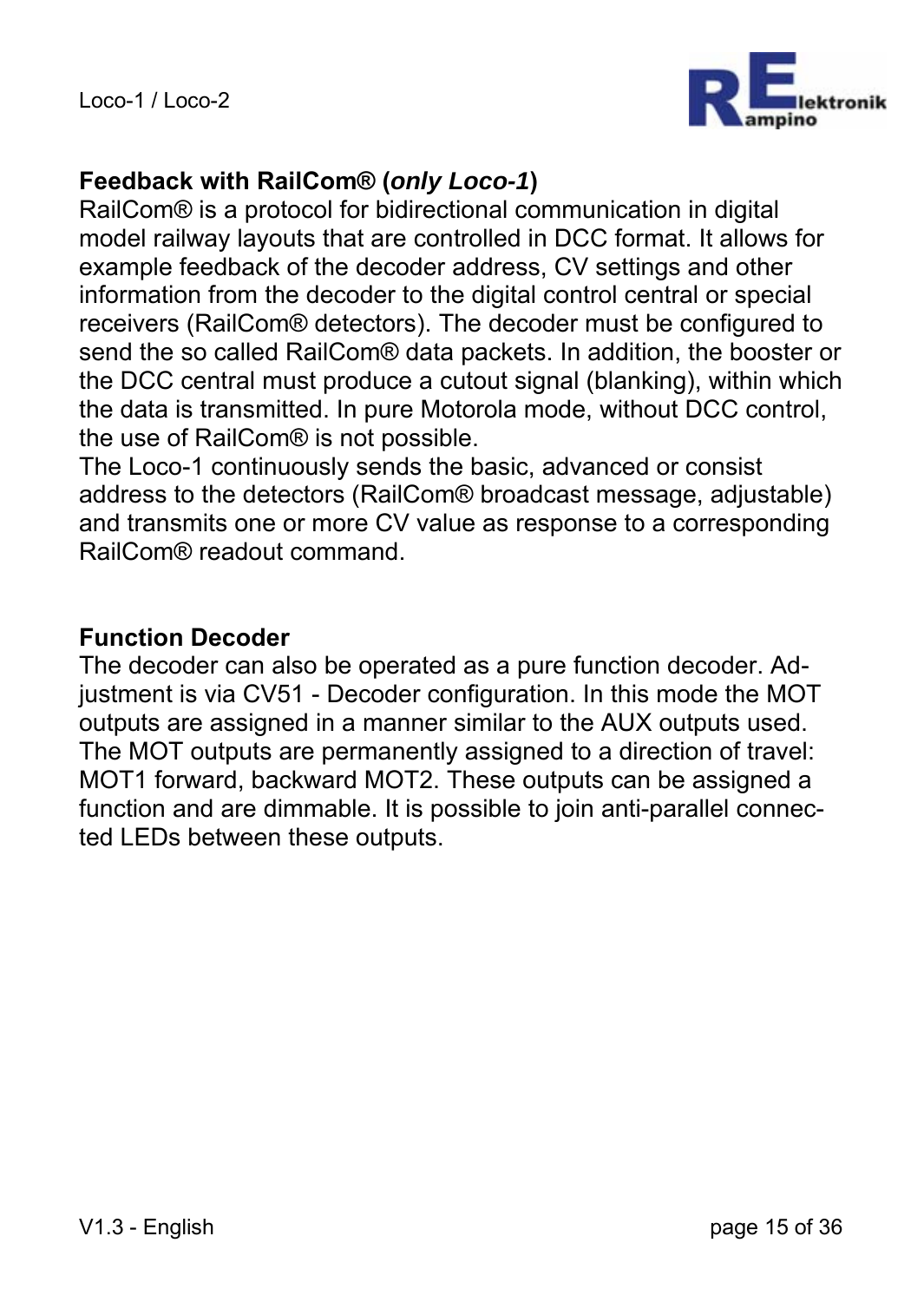

## **7 Decoder configuration/programming**

## **7.1 Programming with a DCC Station**

From the control center, you can program the configuration variables (CV). Please refer to the relevant section in the user manual of your control center, in which the byte-wise programming of CV variables is described (Direct CV Addressing). The decoder allows programming via POM (Programming on the main track) and the programming on a programming track.

## **7.2 Programming with a Märklin***®* **Station**

Set the loco on a track, which is connected to the output of the control center. Make sure that no other loco is on the track, because otherwise the further present decoder may also be programmed. Please note: If you have a control center that sends both the DCC and Motorola format, the programming of the decoder in DCC format is recommended. You can control the decoder after programming in the Motorola format.

Perform a reset at the control center by pressing the "stop" and "go" buttons at the same time for a longer time, or by turning the control center off and on again. First select the current address or the address '80' (if the current address is unknown). Make sure all functions are switched off (function, f1 to f4 to "off"). Next, press the "stop" button on the control panel. Then operate the direction switch and hold it in this position while you turn on the control center via the "go" button again.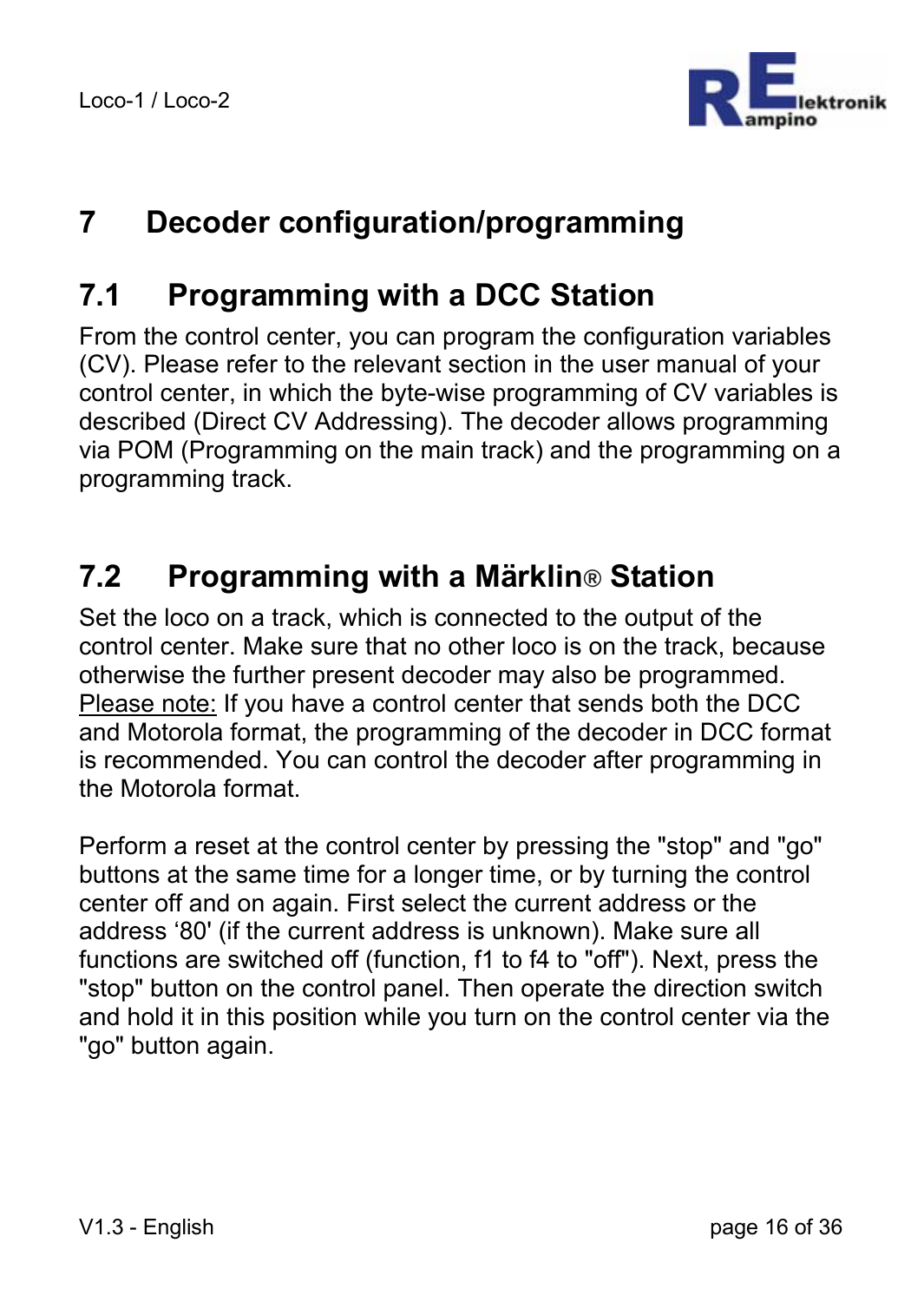

Once the lighting of the vehicle starts to flash (after about 2 seconds), the decoder is in the programming mode, and you can release the direction switch. After you start the programming mode, you can program the registers of the decoder as follows:

- Select a register to program by selecting the register number as Märklin®/Motorola locomotive address. Note that in some control centers you must enter a leading "0".
- Activate the direction switch shortly. The lights will flash several times with higher frequency (input of the content of a register expected).
- Enter the desired value of the register by entering the register value as Märklin®/Motorola locomotive address
- Activate the direction switch again shortly. The lights will flash with lower frequency (input of a register number expected).

Repeat the above steps for all registers that you want to program. In order to program select a register or enter a value to a register, you must always confirm the entered number like selecting a Motorola locomotive address. Note that the register bank must be switched at registers greater than 79 (see table chapter 8).

Because at many control centers no addresses greater than 79 can be set, at register with contents greater than 79 the two most significant bits must separately be set before the actual programming of the register itself. This is done through the register 7.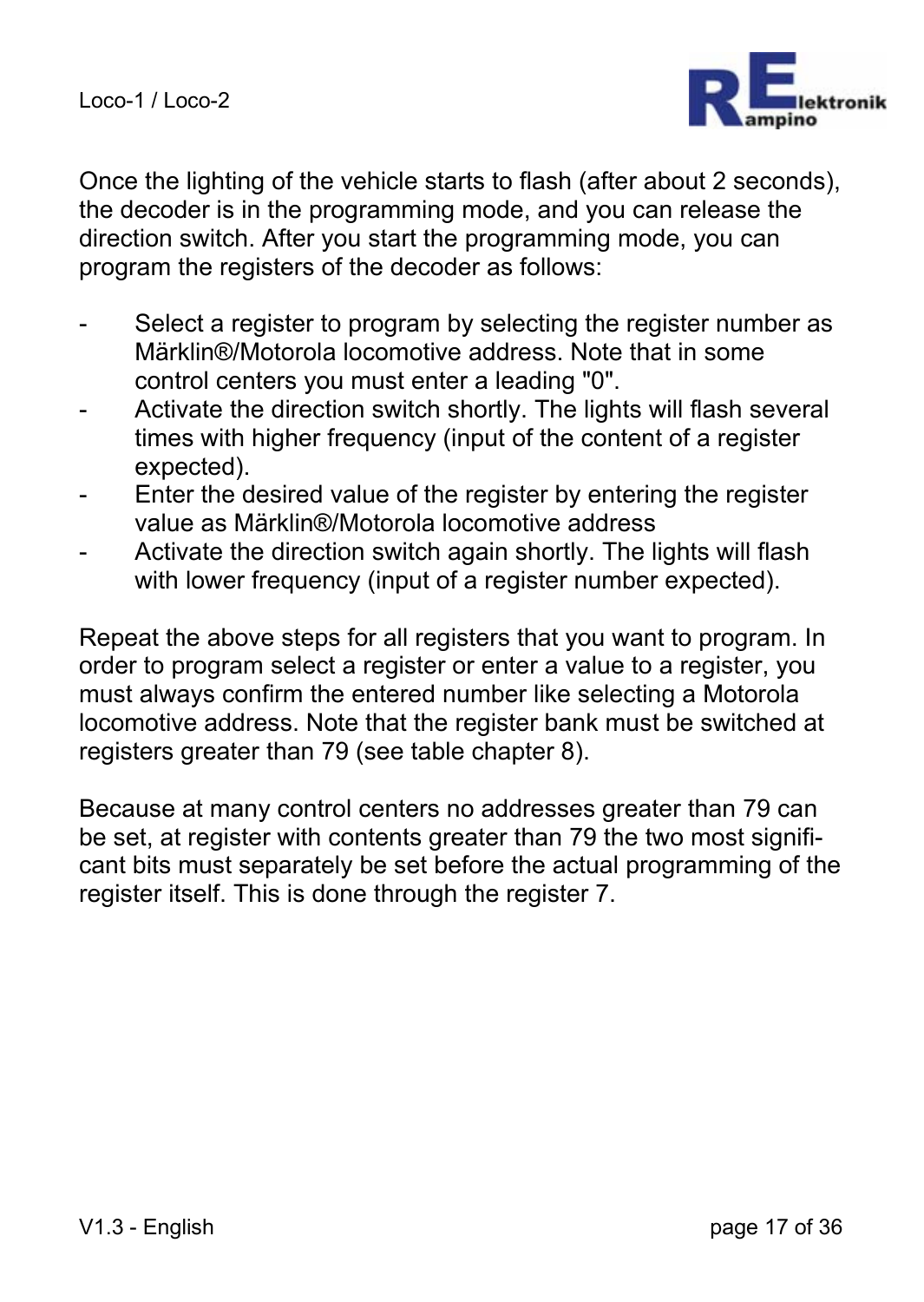

#### Example:

If you want to program the value of 197 (bit value 11000101) into the register 90, proceed as follows:

- Program a 3 into the register 7 to set the two most significant bits (binary  $= 11$  decimal 3)
- Program a '1' into the register 8 to switch the register bank
- Program a 5 (decimal  $5 = binary 000101$ ) into the register 11 (= 90 - 79)

Do not forget before programming the next register, to set the two most significant bits in register 7 accordingly. The reset of the register bank is done automatically after writing a register (with index > 79).

The programming mode is terminated by switching off the digital voltage. To do so press the "Stop" button on the control central.

Note: With Märklin® Central the value '0 'needs to be entered as '80'.

Hint: If you use a multi-protocol center, we recommend that you at least perform the programming in DCC mode. The settings are independent of the programming method used.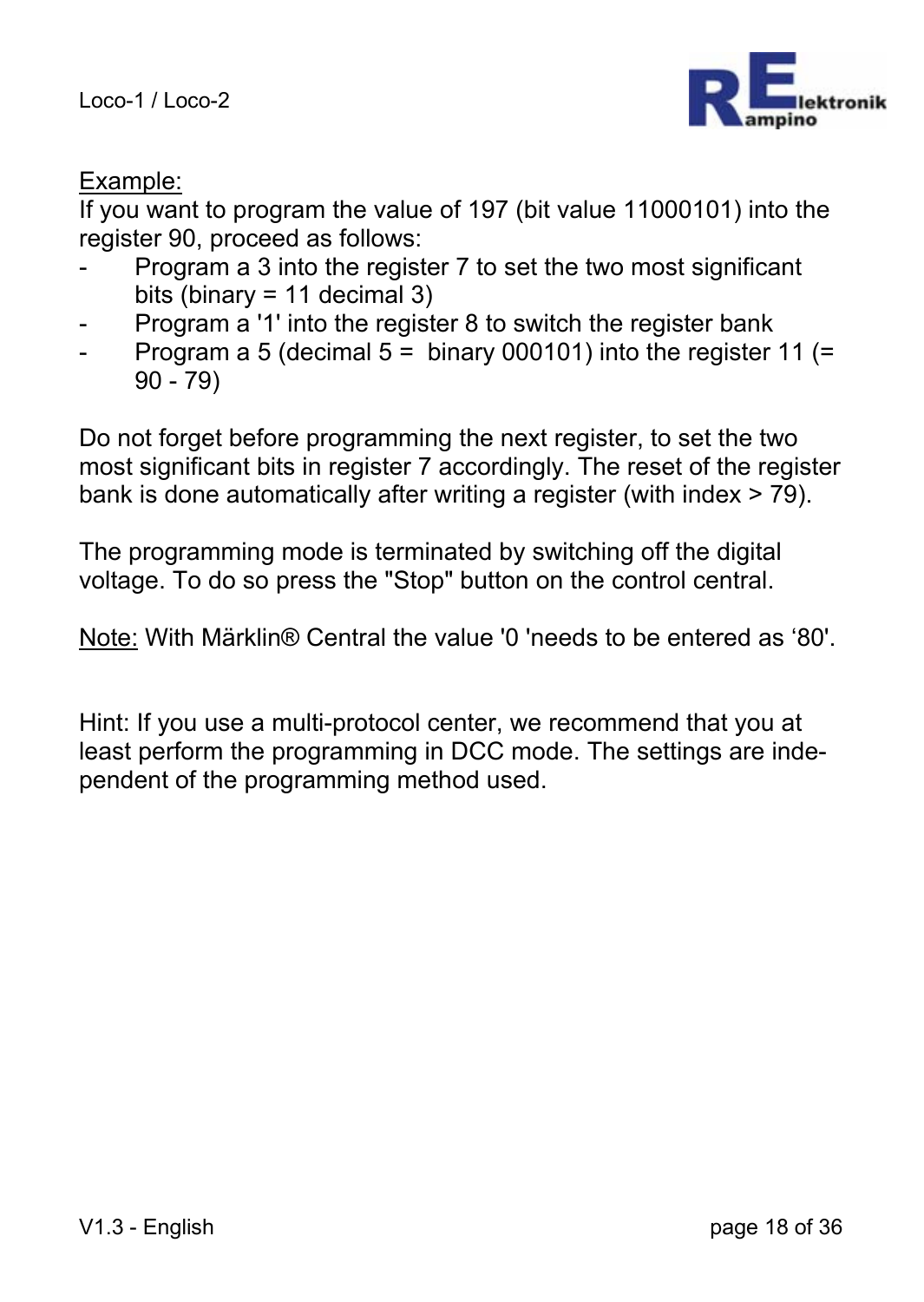

### **7.3 Programming with a Märklin***®* **Mobile/Central Station**

With the Central Station and the Mobile Station from Märklin®, you can program the registers.

To do this, select the article no. 29750 (V100) from the locomotive database and program the decoder as described for this article no. in the instructions of the Central Station or the Mobile Station. In general, the option of the register programming can be found in menu 'change locomotive' under the point 'Reg'.

Also note the information in chapter 7.2

Note: To reset the CV values to the factory settings the CV 255 (or corresponding register) has to be used.

## **7.4 Firmware Update**

The decoder firmware can be updated. The update can take place with installed decoder. To update you will need a PC with a serial (COM) port, and a booster that is connected to the COM port of the PC. You can find a description of this in the firmware update package or on our website under the heading "Firmware".

The change to update mode takes place automatically. For older decoders, please note the description of CV 255 in the following CV table. As soon as the update takes place, the front lighting flashes alternately. In the event of an error, the lighting is permanently on.

All CV and register settings are retained after a firmware update. This applies even if new CV or register were added by the update. It may happen that some CVs may need to be adjusted, due to changes in firmware.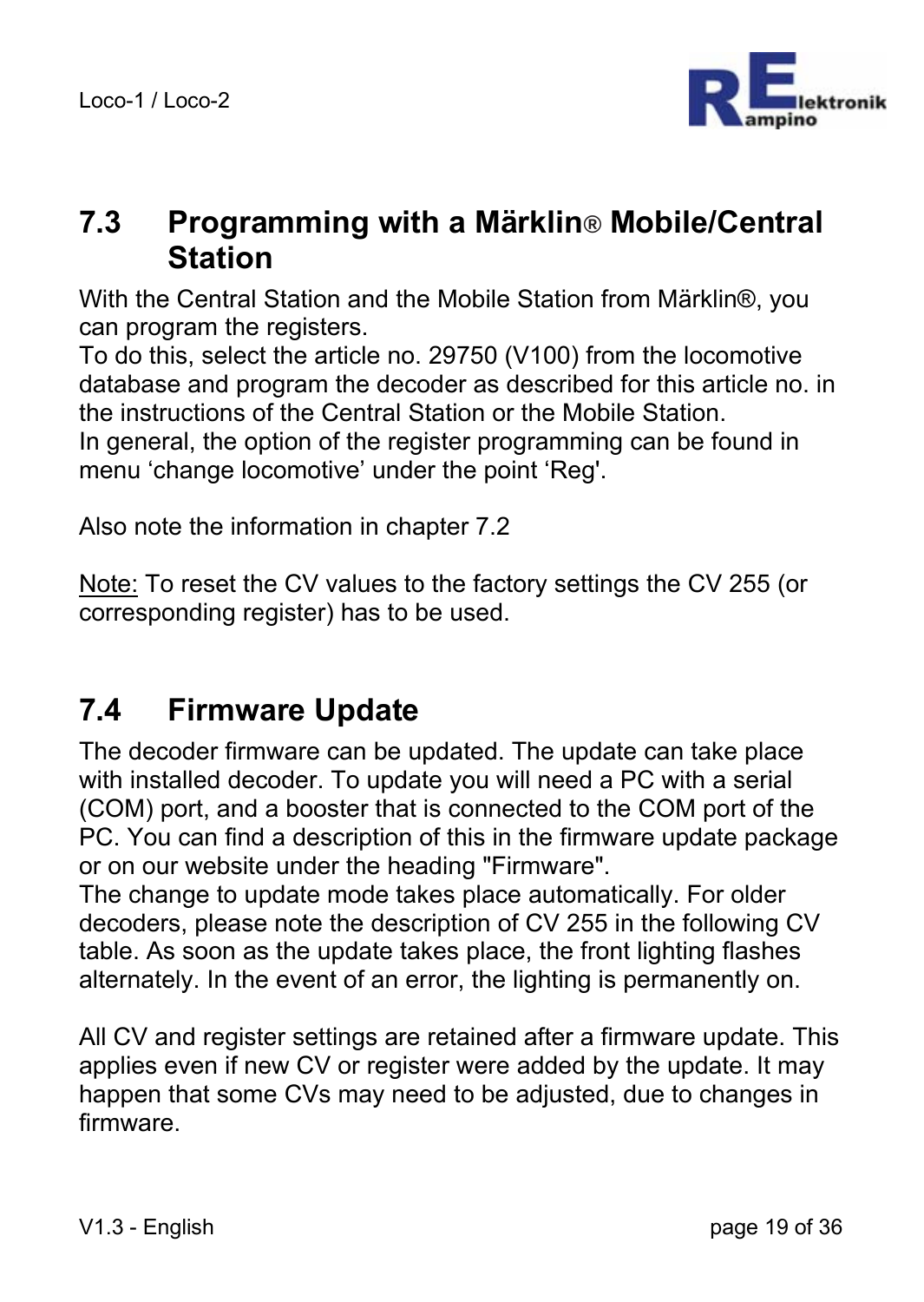## **8 Configuration Variables (CV) / Register**

| <b>CV / Register</b><br><b>Name</b>       | CV             | <b>Register</b><br>Loco<br>$-1$ / $-2$ | Range<br>(default) | <b>Note</b>                                                                                                                                               |
|-------------------------------------------|----------------|----------------------------------------|--------------------|-----------------------------------------------------------------------------------------------------------------------------------------------------------|
| Base address                              | $\mathbf 1$    | 1                                      | 1255<br>(3)        | address of loco<br>Märklin <sup>®</sup> : 1  80 or 1  255<br>DCC: 1  127                                                                                  |
| Minimum<br>speed                          | $\mathfrak{p}$ | $\overline{2}$                         | 0255<br>(20)       | Voltage applied to the motor at speed step 1                                                                                                              |
| Acceleration<br>rate                      | 3              | 3                                      | 0255<br>(10)       |                                                                                                                                                           |
| <b>Break rate</b>                         | $\overline{4}$ | $\overline{4}$                         | 0255<br>(10)       |                                                                                                                                                           |
| Maximum<br>speed                          | 5              | 5                                      | 0255<br>(220)      | Voltage applied to the motor at the highest speed<br>step                                                                                                 |
| Mid speed                                 | 6              | 6                                      | 0255<br>(110)      | Voltage applied to the motor at the middle speed<br>step                                                                                                  |
| Version /<br>upper bits<br>register value | 7              | 7                                      | 0255<br>(6)        | Firmware-Version (readable only in DCC format)<br>in MM-Mode Bit 6 and 7 for the register<br>programming:<br>Bit 0: Registerbit 6<br>Bit 1: Registerbit 7 |
| V1.3 - English                            |                |                                        |                    | page 20 of 36                                                                                                                                             |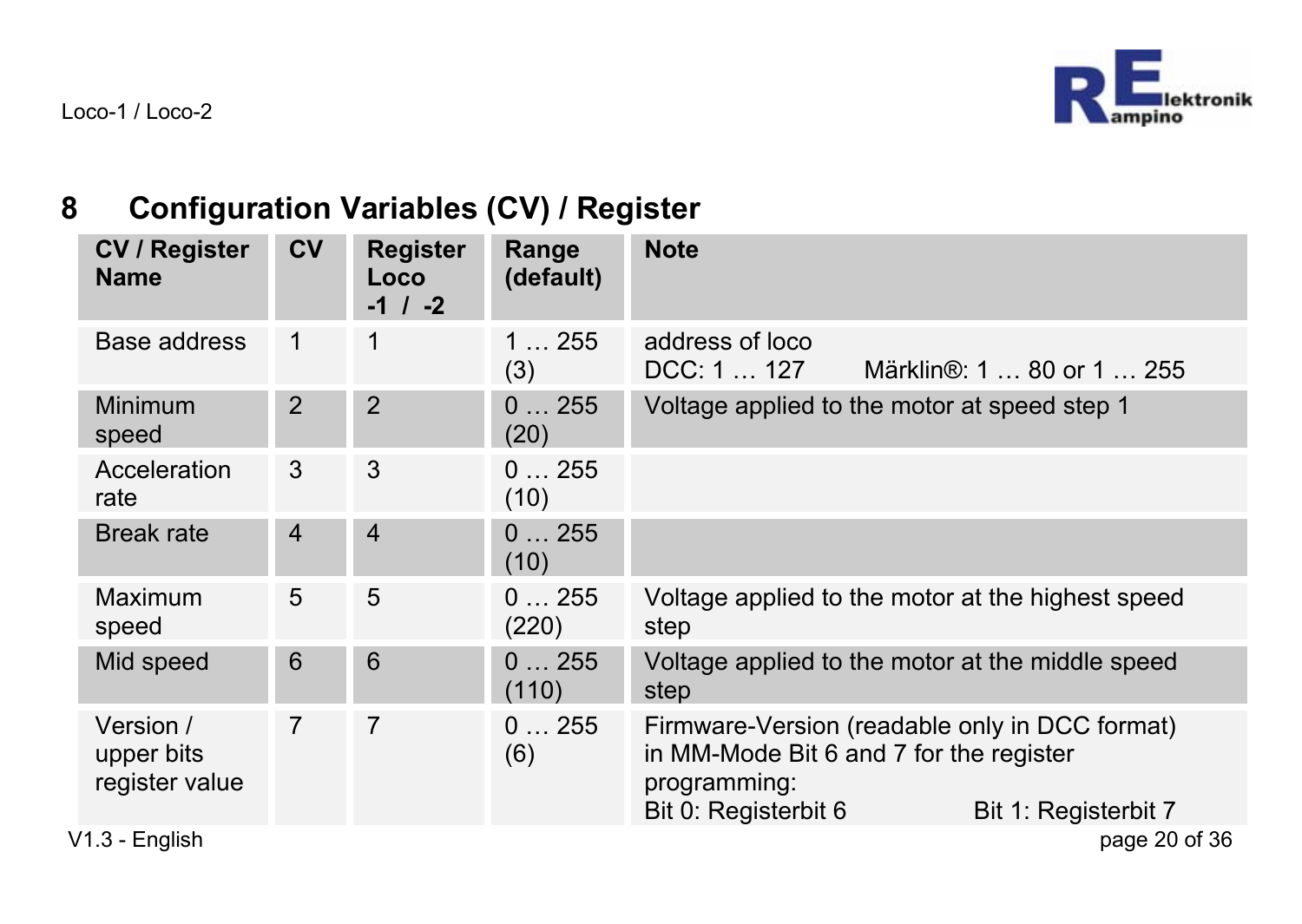

| <b>CV / Register</b><br><b>Name</b> | <b>CV</b>       | <b>Register</b><br>Loco<br>$-1$ / $-2$ | Range<br>(default)              | <b>Note</b>                                                                                                                                                                                                                                                              |
|-------------------------------------|-----------------|----------------------------------------|---------------------------------|--------------------------------------------------------------------------------------------------------------------------------------------------------------------------------------------------------------------------------------------------------------------------|
| Manufacturer /<br>Registerbank      | 8               | 8                                      | 57                              | Manufacturer ID (readable only in DCC format)<br>in MM mode register bank switching for register<br>qreater than $79(0) \leq 79$<br>$1:$ > 79)                                                                                                                           |
| Load control<br>Vmax                | 10 <sup>1</sup> | 98/97                                  | 0126<br>(0)                     | $0 =$ load regulation off<br>1 $\dots$ 126 = Speed step up to which the load control is<br>active (based on normalized value)                                                                                                                                            |
| Data packets<br>timeout             | 11              | 9                                      | 0255<br>(0)                     | Value in seconds after in the absence of loco<br>addressing, the locomotive is stopped.<br>$0 = no$ timeout                                                                                                                                                              |
| Reserved                            | 12              | 10                                     | $\Omega$<br>(0)                 | not used                                                                                                                                                                                                                                                                 |
| Analogue<br>mode $F1 - F8$          | 13              | 11                                     | $\ldots$ 255<br>$\Omega$<br>(0) | State of functions $F1 - F8$ in analogue operation<br><b>Bit 0: F1</b><br><b>Bit 1: F2</b><br><b>Bit 2: F3</b><br><b>Bit 3: F4</b><br><b>Bit 4: F5</b><br><b>Bit 5: F6</b><br><b>Bit 6: F7</b><br><b>Bit 7: F8</b><br>0 - function deactivated<br>1 - function activated |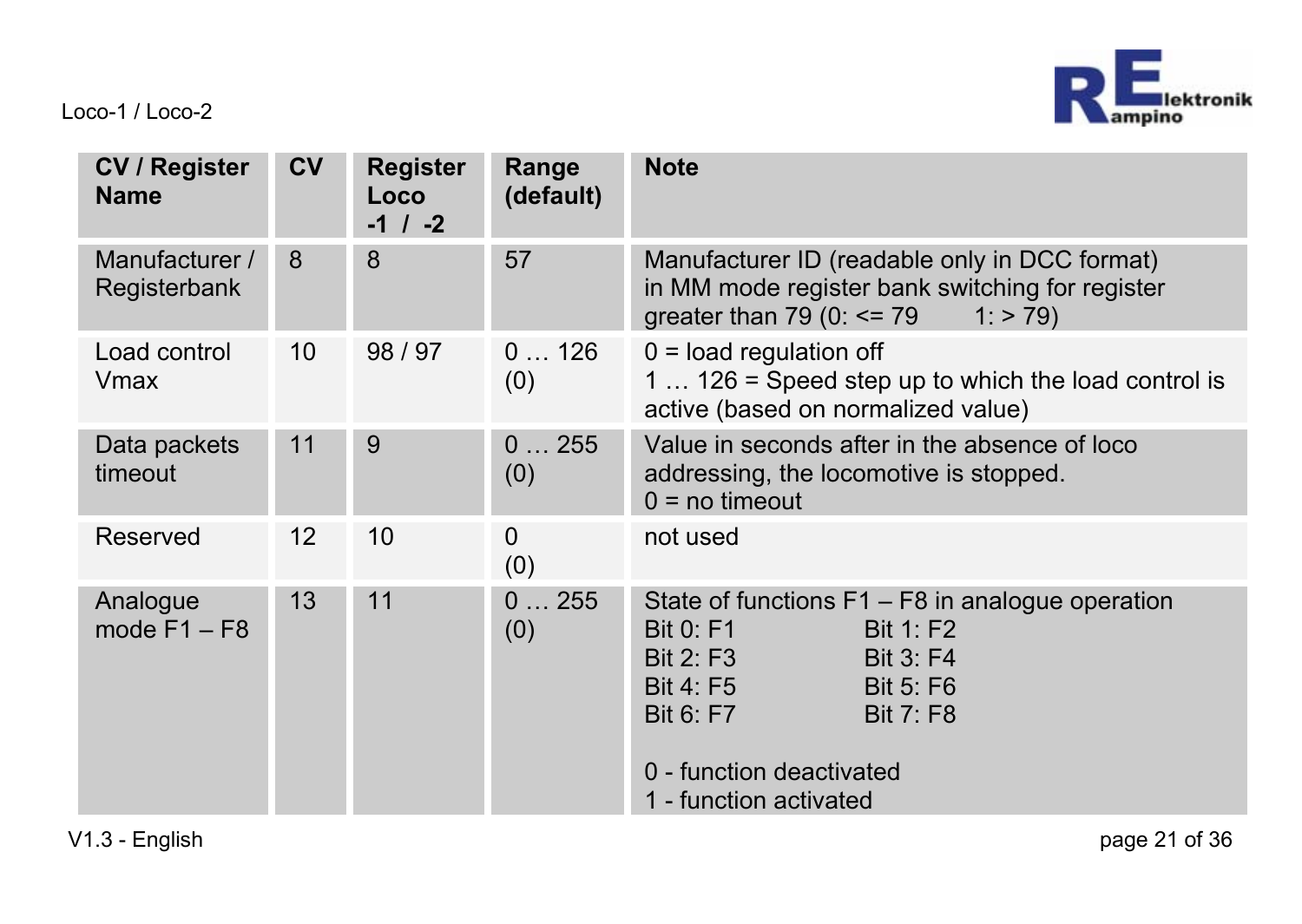

| <b>CV / Register</b><br><b>Name</b> | <b>CV</b> | <b>Register</b><br>Loco<br>$-1$ / $-2$ | Range<br>(default) | <b>Note</b>                                                                                                                                                                                                             |
|-------------------------------------|-----------|----------------------------------------|--------------------|-------------------------------------------------------------------------------------------------------------------------------------------------------------------------------------------------------------------------|
| Analogue<br>mode F0. F9<br>$-F12$   | 14        | 12                                     | 063<br>(3)         | State of functions FL and F9 - F12 in analogue<br>operation<br>Bit 0: F0 forward<br>Bit 1: F0 backward<br><b>Bit 2: F9</b><br>Bit 3: F10<br>Bit 4: F11<br>Bit 5: F12<br>0 - function deactivated 1 - function activated |
| Extended<br>address high<br>byte    | 17        | 13                                     | 192<br>231<br>(0)  | Only in DCC Format<br>activation via CV29<br>When changed in POM mode, this CV is stored only<br>after the programming of CV18.                                                                                         |
| Extended<br>address low<br>byte     | 18        | 14                                     | 0255<br>(3)        | Only in DCC Format<br>activation via CV29                                                                                                                                                                               |
| Consist<br>address                  | 19        | 15                                     | 0127<br>(0)        | Only in DCC Format: address for Multitraction<br>$0$ = Multitraction deactivated                                                                                                                                        |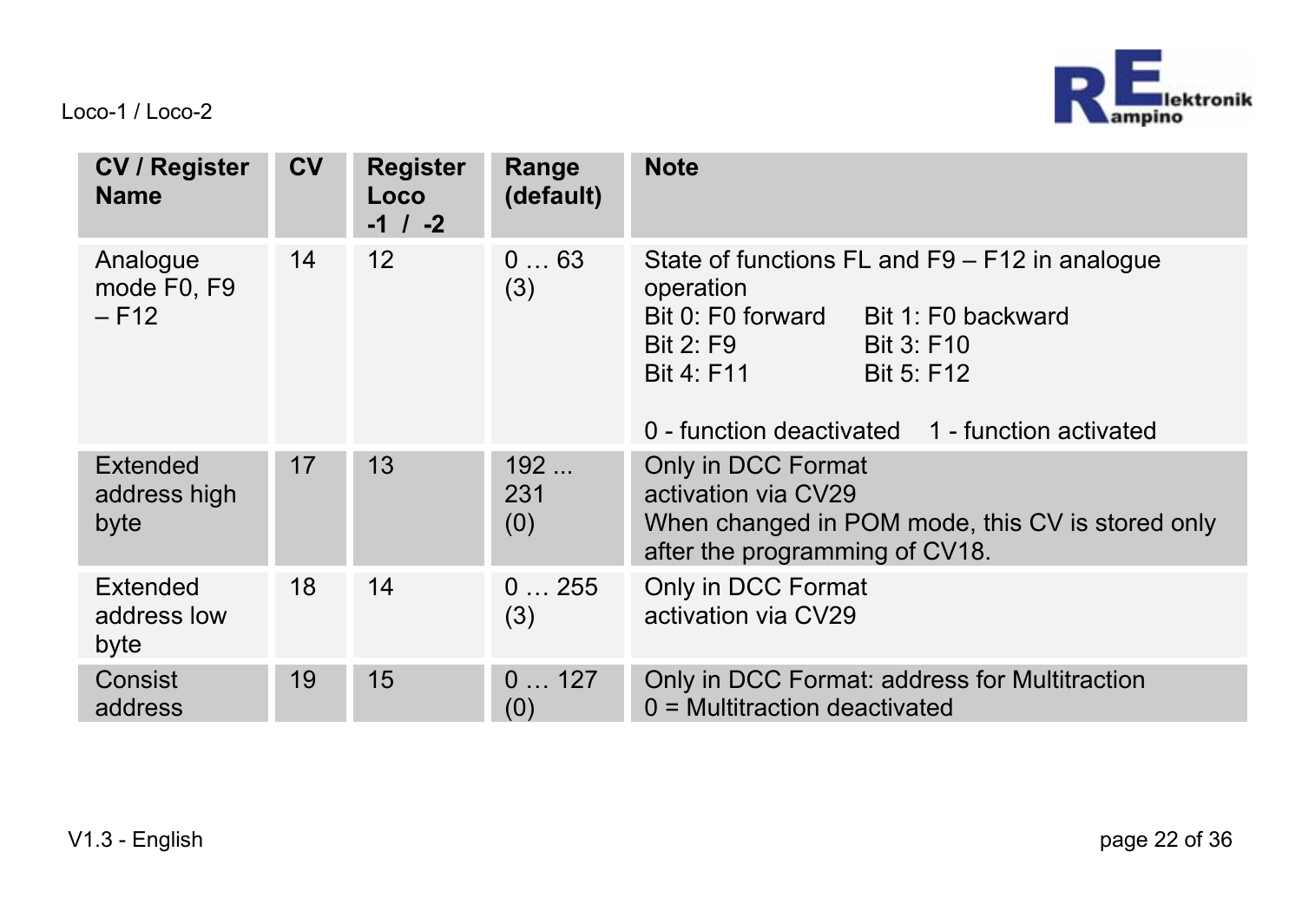

| <b>CV / Register</b><br><b>Name</b>                           | $c_{V}$ | <b>Register</b><br>Loco<br>$-1$ / $-2$ | Range<br>(default) | <b>Note</b>                                                                                                                                                                                                                                            |
|---------------------------------------------------------------|---------|----------------------------------------|--------------------|--------------------------------------------------------------------------------------------------------------------------------------------------------------------------------------------------------------------------------------------------------|
| $F1 - F8$<br>activation with<br>active multi<br>traction      | 21      | 16                                     | 0255<br>(0)        | State of functions F1 – F8 with multi-traction<br><b>Bit 0: F1</b><br><b>Bit 1: F2</b><br><b>Bit 2: F3</b><br><b>Bit 3: F4</b><br>Bit 4: F5<br><b>Bit 5: F6</b><br>Bit 6: F7<br><b>Bit 7: F8</b><br>0 - function deactivated<br>1 - function activated |
| $FL, F9 - F12$<br>activation with<br>active multi<br>traction | 22      | 17                                     | 0255<br>(0)        | State of functions FL and F9 - F12 with multi-traction<br>Bit 0: F0 forward<br>Bit 1: F0 backward<br><b>Bit 2: F9</b><br>Bit 3: F10<br><b>Bit 4: F11</b><br><b>Bit 5: F12</b><br>0 - function deactivated<br>1 - function activated                    |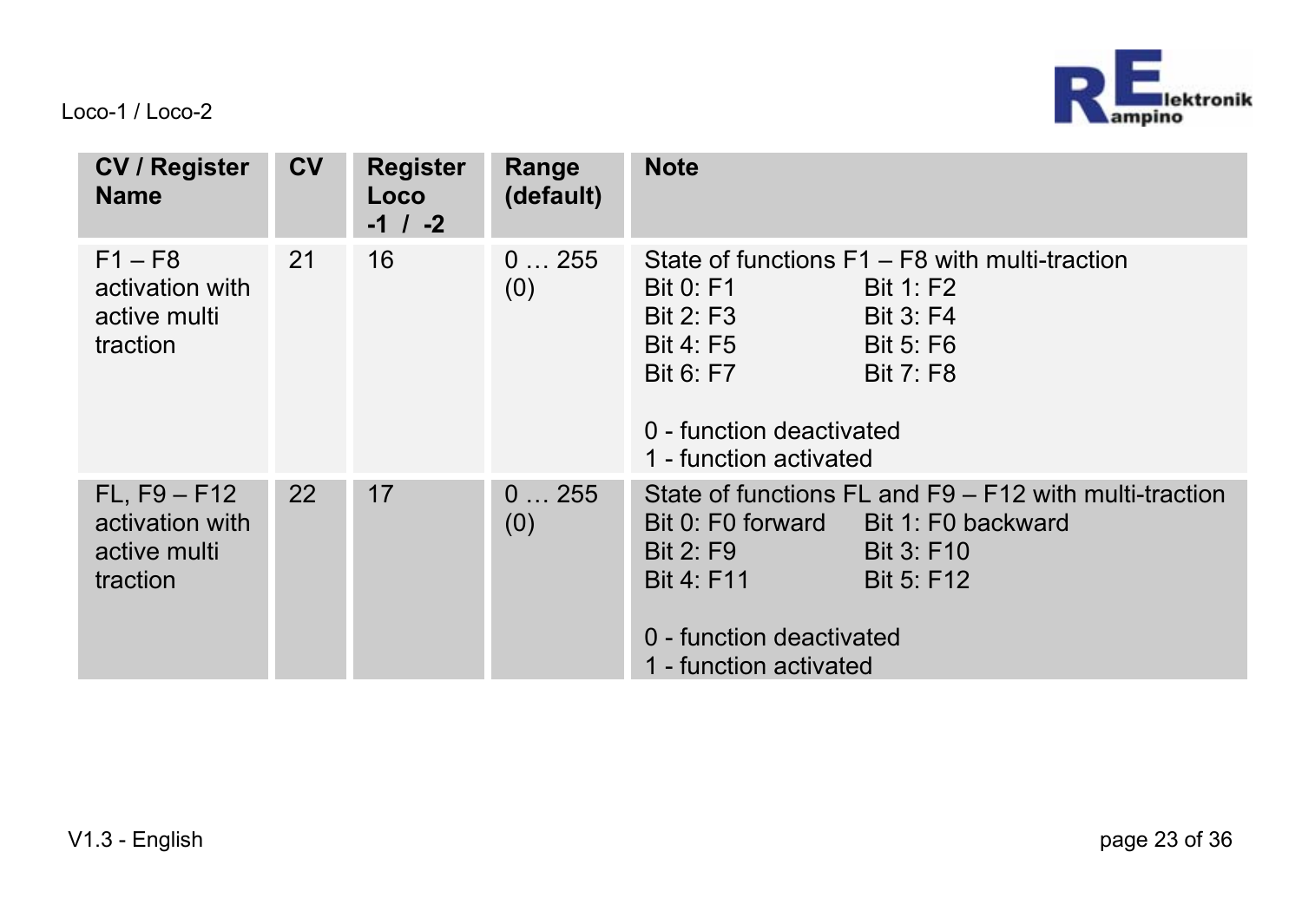

| <b>CV / Register</b><br><b>Name</b>                          | <b>CV</b> | <b>Register</b><br>Loco<br>$-1$ / $-2$ | Range<br>(default) | <b>Note</b>                                                                                                                                                                                                                                                                                                                                                                                                                                                                                    |
|--------------------------------------------------------------|-----------|----------------------------------------|--------------------|------------------------------------------------------------------------------------------------------------------------------------------------------------------------------------------------------------------------------------------------------------------------------------------------------------------------------------------------------------------------------------------------------------------------------------------------------------------------------------------------|
| Automatic<br>stop<br>configuration                           | 27        | 18                                     | 0255<br>(0)        | Bit 0: automatic stop with asymmetrical DCC signal<br>right track (ABC-braking, only Loco-1)<br>Bit 1: automatic stop with asymmetrical DCC signal<br>left track (ABC-braking, only Loco-1)<br>Bit 4: automatic stop at positive DC rail voltage<br>(Märklin®-braking)<br>Bit 5: automatic stop at negative DC rail voltage<br>(Märklin®-braking)<br>0 - function deactivated 1 - function activated<br>Bit 0 and 1: not used, always 0 (only Loco-2)<br>Bit 2, 3, 6 and 7: not used, always 0 |
| Decoder<br>configuration<br>for RailCom®<br>$( only LocO-1)$ | 28        | $19/ -$                                | 03<br>(0)          | only with activated RailCom® (CV29)<br>Bit 0: send address-broadcast in channel 1<br>Bit 1: send data in channel 2<br>0 - function deactivated 1 - function activated<br>Bit $2 - 7$ : not used, always 0                                                                                                                                                                                                                                                                                      |
| V1.3 - English                                               |           |                                        |                    | page 24 of 36                                                                                                                                                                                                                                                                                                                                                                                                                                                                                  |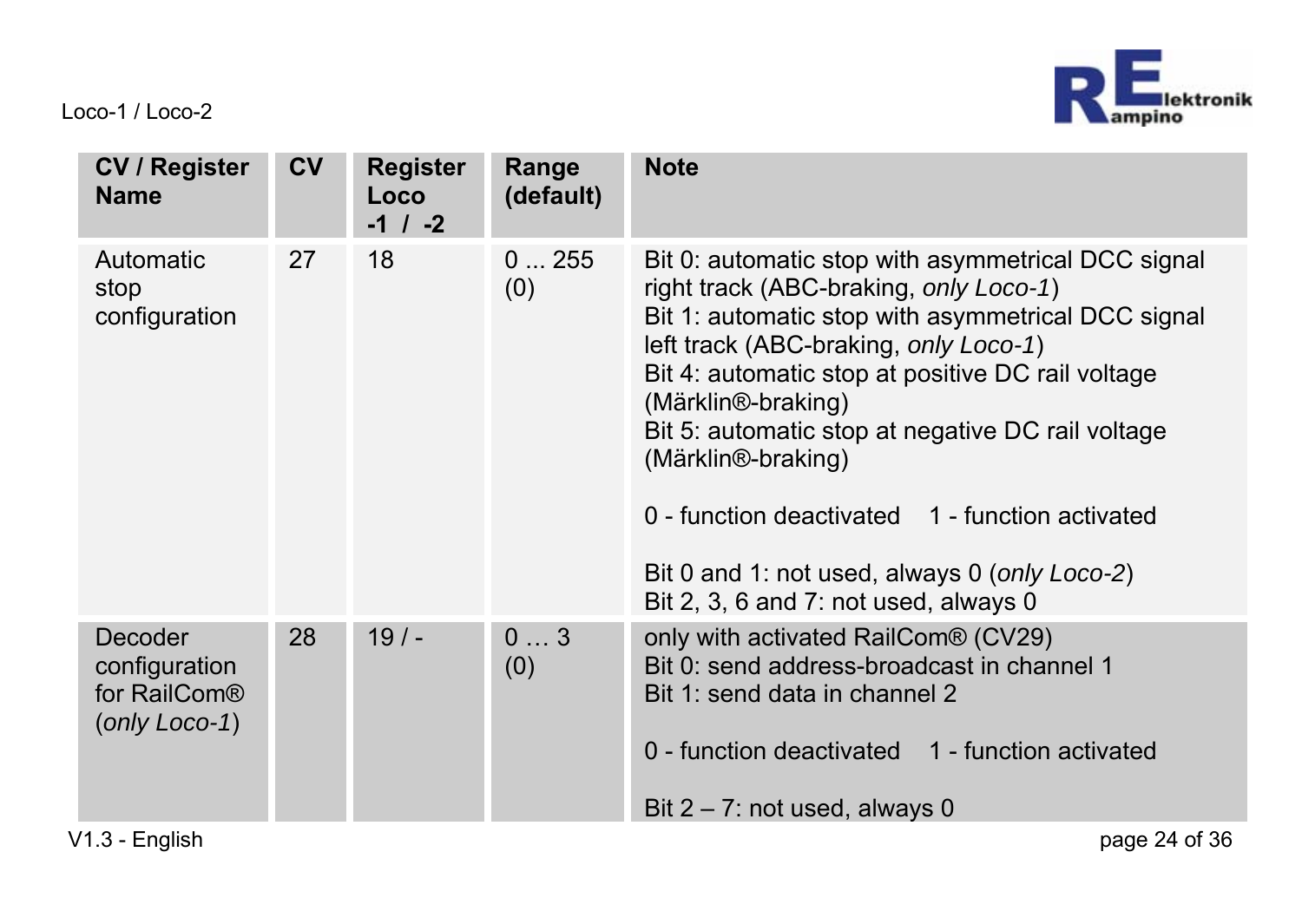

| CV / Register<br><b>Name</b>           | <b>CV</b> | Register<br>Loco<br>$-1$ / $-2$ | Range<br>(default) | <b>Note</b>                                                                                                                                                                                                                                                                                                                                                                                                                                                                                                                                                                    |
|----------------------------------------|-----------|---------------------------------|--------------------|--------------------------------------------------------------------------------------------------------------------------------------------------------------------------------------------------------------------------------------------------------------------------------------------------------------------------------------------------------------------------------------------------------------------------------------------------------------------------------------------------------------------------------------------------------------------------------|
| Decoder<br>configuration               | 29        | 20/19                           | 063<br>(6)         | Bit 0 loco direction<br>$1$ – inverted<br>0 – normal<br>Bit 1 14/28 speed steps<br>$0 - 14$ speed steps $1 - 28$ speed steps<br>Bit 2 - analogue mode detection<br>$0 - off$<br>$1 -$ on<br>Bit 3 RailCom® configuration (only Loco-1)<br>0 - RailCom® off 1 - RailCom® on<br>Bit 4 speed curve selection<br>0 - speed via CV2 and CV5<br>1 – speed curve active $(CV 67-94)$<br>Bit 5 extended adressing (only DCC)<br>0 - base addressing via CV 1<br>1 – extended addressing via CV 17/18<br>Bit $3$ – not used, always 0 (only Loco-2)<br>Bit 6, $7 - not used$ , always 0 |
| CV Page<br>Index high<br>(only Loco-1) | 31        | $100/-$                         | 0255<br>(0)        | Page Index<br>(see CV32)                                                                                                                                                                                                                                                                                                                                                                                                                                                                                                                                                       |
| V1.3 - Enalish                         |           |                                 |                    | page 25 of 36                                                                                                                                                                                                                                                                                                                                                                                                                                                                                                                                                                  |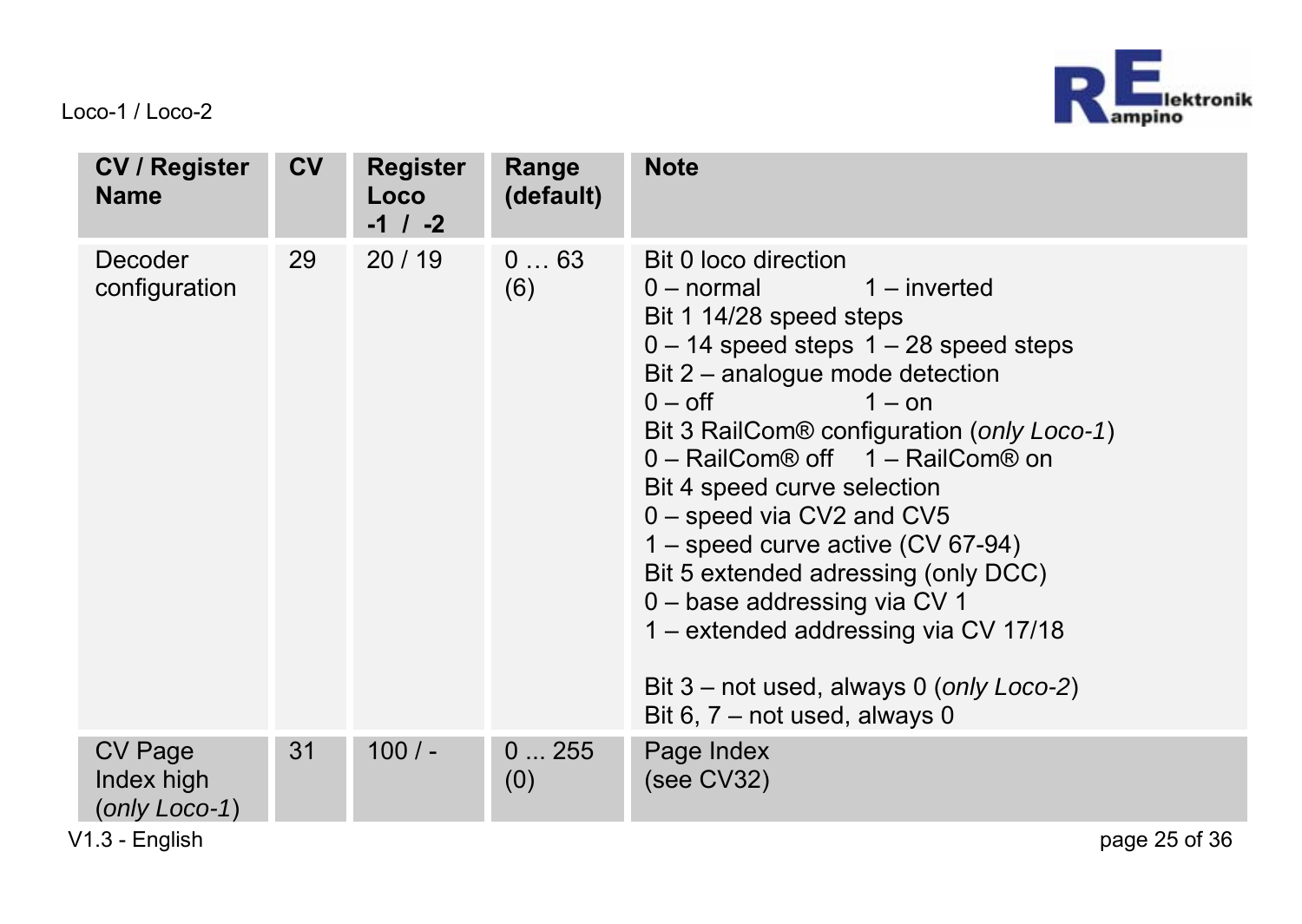

| CV / Register<br><b>Name</b>             | <b>CV</b>            | <b>Register</b><br>Loco<br>$-1$ / $-2$ | Range<br>(default)                   | <b>Note</b>                                                                                                                                                                                                                        |
|------------------------------------------|----------------------|----------------------------------------|--------------------------------------|------------------------------------------------------------------------------------------------------------------------------------------------------------------------------------------------------------------------------------|
| CV Page<br>Index low<br>$(only Loco-1)$  | 32                   | 101/                                   | 0255<br>(0)                          | Page Index – in connection with CV31 these CVs<br>determine which range is addressed via CV 257-512<br>$CV31 = 0$ , $CV32 = 0$ : mirror of $CV1-CV256$<br>CV31 = 0, CV 32 = 255: RailCom® Page                                     |
| <b>Function</b><br>mapping F0<br>forward | 33                   | 21/20                                  | 0255<br>(1)                          | Bit 0: AUX1<br><b>Bit 1: AUX2</b><br>Bit 2: AUX3<br>Bit 3: AUX4<br>Bit 4: shunting speed<br>Bit 5: acceleration-/braking-delay<br>Bit 6: flash sequence<br>Bit 7: MOT (only in function decoder mode)<br>$0$ – inactive 1 – active |
| Function<br>mapping F0<br>backward       | 34                   | 22/21                                  | 0255<br>(2)                          | assignment of bits see CV33                                                                                                                                                                                                        |
| <b>Function</b><br>mapping<br>F1 F12     | 35<br>$\cdots$<br>46 | 23/22<br>$\cdots$<br>34/33             | 0255<br>(4, 8, 16,<br>$32$ ; rest 0) | assignment of bits see CV33<br>(in extended mapping for forward direction)                                                                                                                                                         |

V1.3 - English page 26 of 36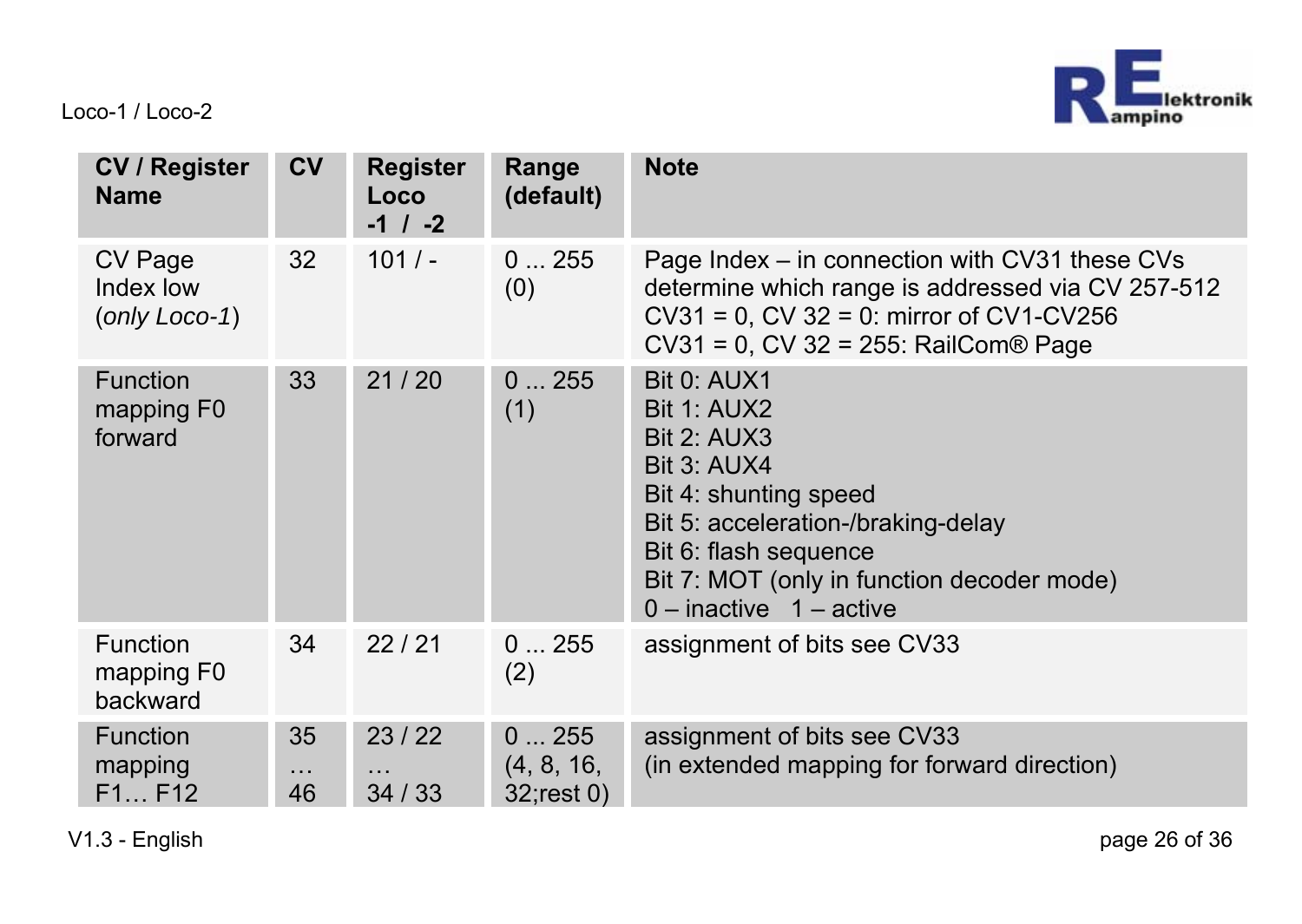

| <b>CV / Register</b><br><b>Name</b> | <b>CV</b>            | <b>Register</b><br>Loco<br>$-1$ / $-2$ | Range<br>(default) | <b>Note</b>                                                                                                                                                                                                                                                                                                                                                                                                                                                                                                                                                            |
|-------------------------------------|----------------------|----------------------------------------|--------------------|------------------------------------------------------------------------------------------------------------------------------------------------------------------------------------------------------------------------------------------------------------------------------------------------------------------------------------------------------------------------------------------------------------------------------------------------------------------------------------------------------------------------------------------------------------------------|
| Dimming<br>value<br>AUX1AUX4        | 47<br>$\cdots$<br>50 | 35/34<br>$\cdots$<br>38/37             | 0100<br>(100)      | Value in % with which the output is dimmed                                                                                                                                                                                                                                                                                                                                                                                                                                                                                                                             |
| Decoder<br>settings                 | 51                   | 39/38                                  | 0255<br>(128)      | Bit 0: Motor type<br>$0 - DC$ motor $1 - AC$ (Marklin <sup>®</sup> ) motor<br>Bit 1: Motor PWM frequency for DC-motor<br>$0 - 15.625$ kHz $1 - 31.25$ kHz<br>Bit 2: function mapping<br>$0$ – normal<br>$1 -$ extended<br>Bit 3: Function decoder mode<br>$0 -$ Loco decoder $1 -$ Function decoder<br>Bit 4: Storage speed<br>$0 - \text{on}$ 1 $-\text{off}$<br>Bit 5: Storage function key<br>$0 - \text{on}$ 1 $-\text{off}$<br>Bit 7: automatic detection of motor type<br>$0 - off$<br>$1 -$ on<br>Bit 6: not used<br>Attention: POM cannot be used with this CV |
| V1.3 - English                      |                      |                                        |                    | page 27 of 36                                                                                                                                                                                                                                                                                                                                                                                                                                                                                                                                                          |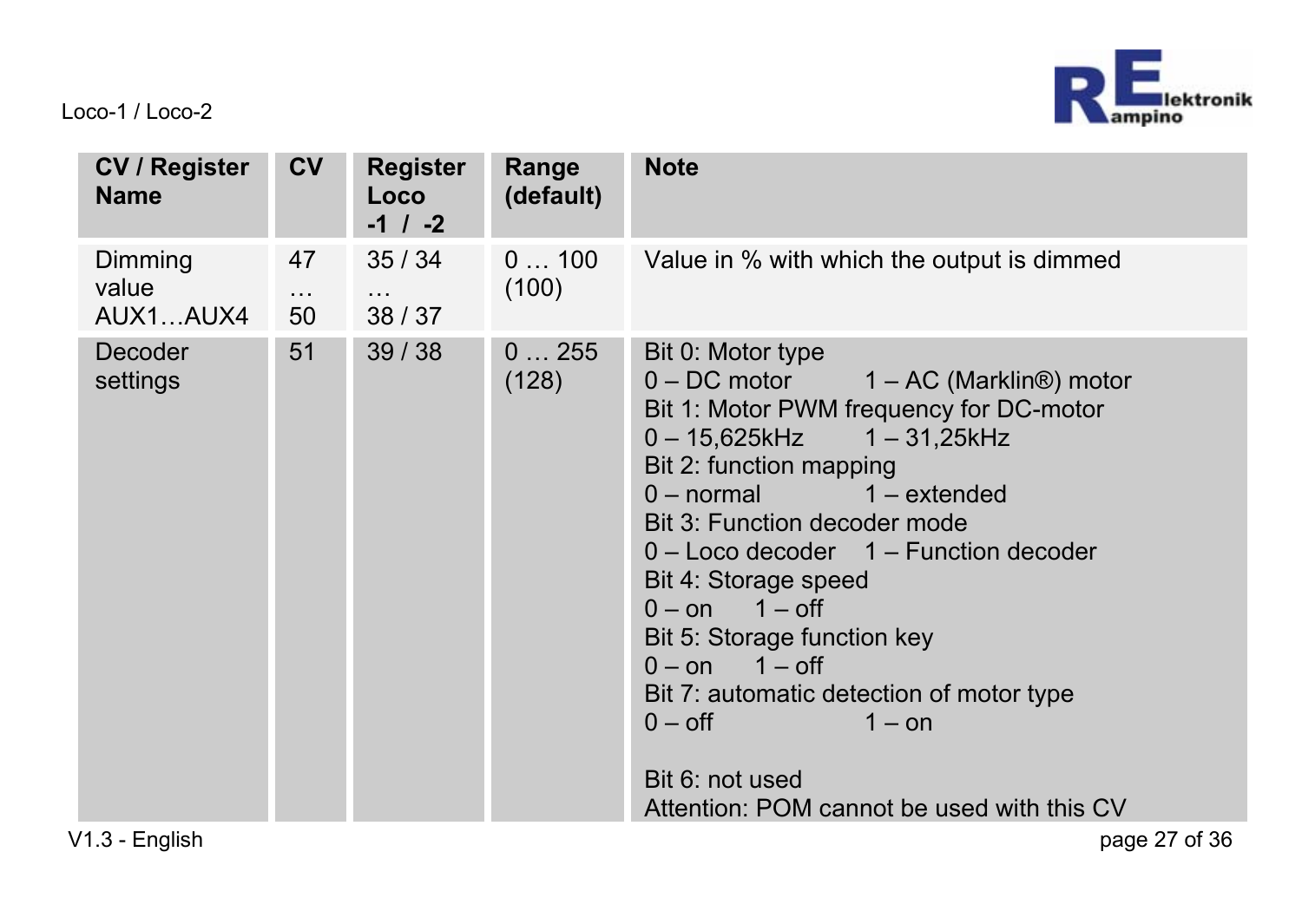

| <b>CV / Register</b><br><b>Name</b>  | <b>CV</b> | <b>Register</b><br>Loco<br>$-1$ / $-2$ | Range<br>(default) | <b>Note</b>                                                                                                                                        |
|--------------------------------------|-----------|----------------------------------------|--------------------|----------------------------------------------------------------------------------------------------------------------------------------------------|
| Decoder<br>temperature               | 52        | 40/39                                  | 0100               | Maximum measured temperature of the decoder in<br>°C. Can be reset by writing the value '0'.                                                       |
| 2nd Motorola<br>address              | 53        | 41/40                                  | 1255<br>(4)        | 2nd address to reach the functions $F5 - F8$ of the<br>decoder<br>F1 of second address corresponds to F5<br>F4 of second address corresponds to F8 |
| Load control<br>PWM on time          | 54        | 42/41                                  | 0255<br>(6)        | Length of the time interval [ms] for the PWM pulses,<br>where-with the control frequency can be adjusted                                           |
| Load control<br>blanking<br>interval | 55        | 43/42                                  | 0255<br>(3)        | Length of the blanking interval for the back EMF<br>measurement [ms]                                                                               |
| Load control<br>PID controller<br>P  | 56        | 44 / 45                                | 0255<br>(0)        | P component of the PID controller for load control<br>A value of 0 disables the load control                                                       |
| Load control<br>PID controller       | 57        | 45/44                                  | 0255<br>(0)        | I component of the PID controller for load control                                                                                                 |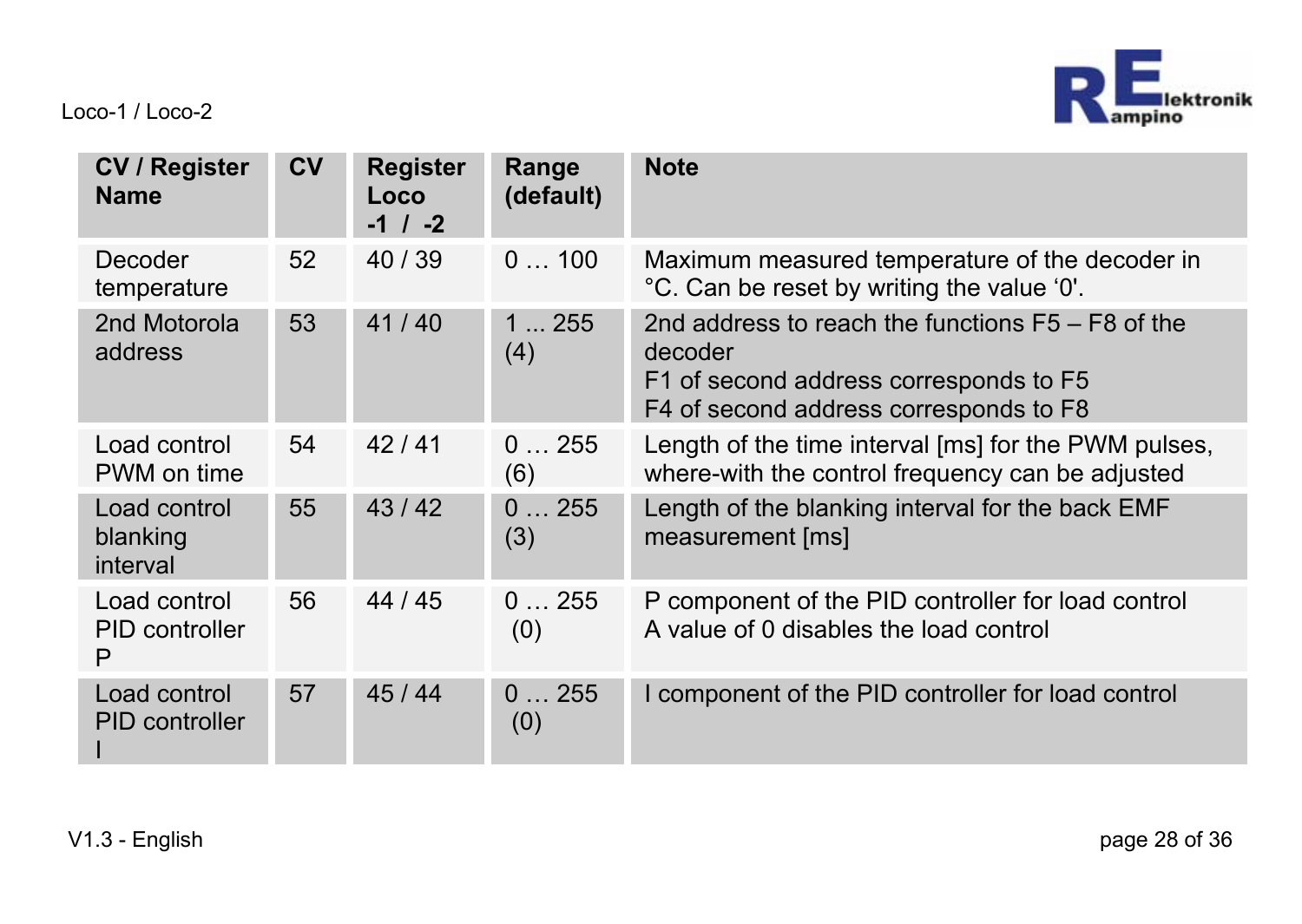

| CV / Register<br><b>Name</b>        | CV | <b>Register</b><br>Loco<br>$-1$ / $-2$ | Range<br>(default) | <b>Note</b>                                                                                                                                                                                                                                                                                |  |
|-------------------------------------|----|----------------------------------------|--------------------|--------------------------------------------------------------------------------------------------------------------------------------------------------------------------------------------------------------------------------------------------------------------------------------------|--|
| Load control<br>EMF<br>reference    | 58 | 46/45                                  | 50<br>255<br>(220) | adjusts the maximum reference value of the back<br><b>EMF</b> voltage                                                                                                                                                                                                                      |  |
| Load control<br>PID controller<br>D | 59 | 47/46                                  | 0255<br>(0)        | D component of the PID controller for load control                                                                                                                                                                                                                                         |  |
| <b>Fault memory</b>                 | 60 | 91/90                                  | 07<br>(0)          | Bit 0: Motor<br>$1 -$ overload<br>$0 - no$ overload<br>Bit 1: AUX<br>$1 -$ overload<br>$0 - no$ overload<br>Bit 2: Temperature<br>$0$ – normal temperature<br>$1 -$ overtemperature<br>Bit $3 -$ Bit 7: not used<br>The fault memory can be cleared by writing the value<br>'0' to this CV |  |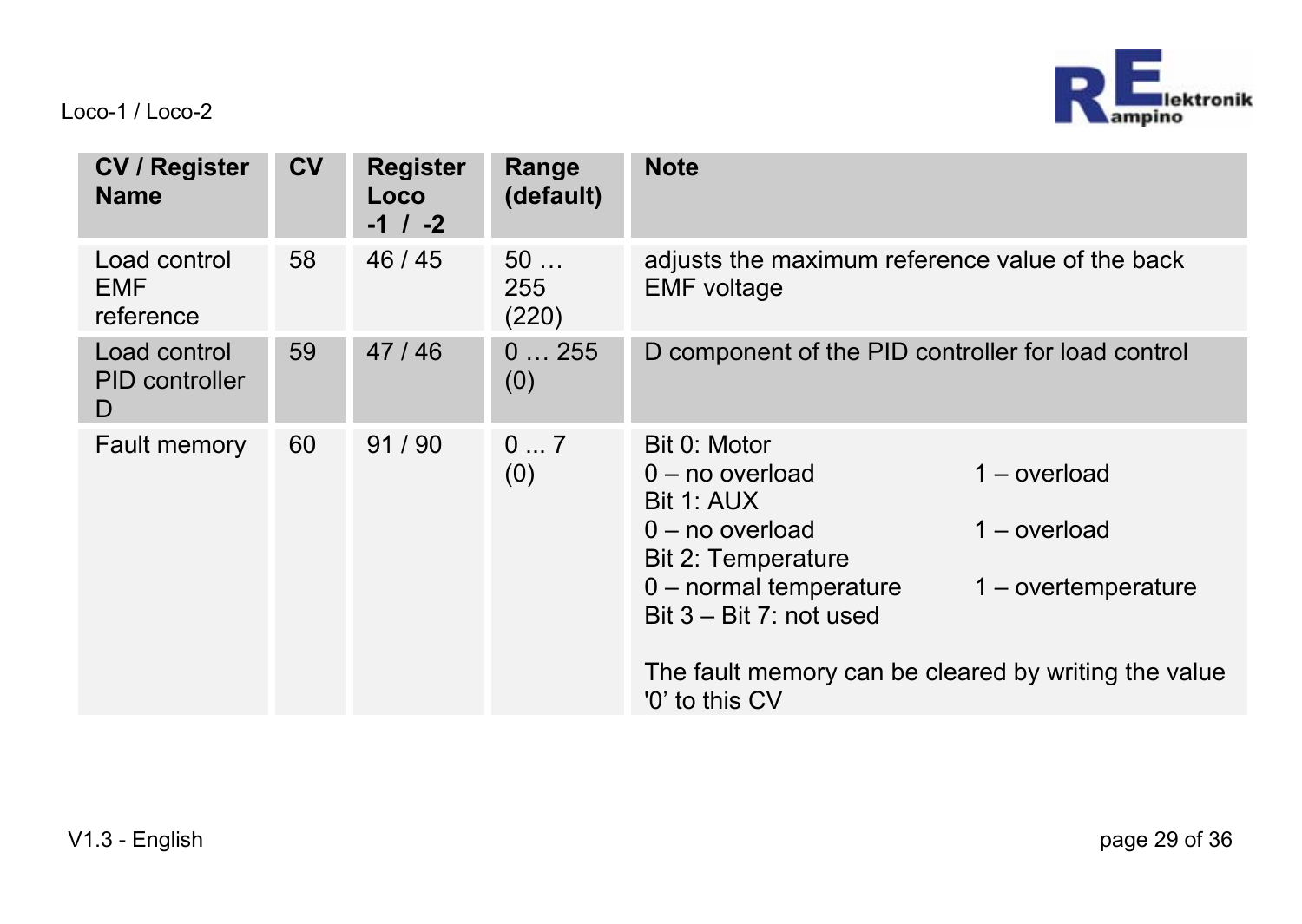

| <b>CV / Register</b><br>Name                       | CV                     | <b>Register</b><br>Loco<br>$-1$ / $-2$ | Range<br>(default) | <b>Note</b>                                                                                                                                                                                                                                                                                      |
|----------------------------------------------------|------------------------|----------------------------------------|--------------------|--------------------------------------------------------------------------------------------------------------------------------------------------------------------------------------------------------------------------------------------------------------------------------------------------|
| Motor/Start-<br>kick                               | 65                     | 99/98                                  | 0127<br>(0)        | The value set here is used as the speed step when<br>starting and is foreseen for engines that require an<br>increased breakaway torque for starting. The value<br>"0" disables this feature. The values set here<br>correspond to the decoder internal speed steps<br>(normalized to 128 steps) |
| Alternative<br>speed<br>characteristic             | 67<br>.<br>94          | 48/47<br>$\cdots$<br>75/74             | 0255<br>(0)        | Only in 28 speed step mode<br>activation via CV29                                                                                                                                                                                                                                                |
| User ID<br>12                                      | 105<br>.<br>106        | 92/91<br>$\cdots$<br>93/92             | 0255<br>(0)        | free selectable ID                                                                                                                                                                                                                                                                               |
| Characteristic<br>for dimming<br><b>AUX Output</b> | 112<br>$\cdots$<br>126 | 76/75<br>$\cdots$<br>90/89             | 0255<br>(0)        | With this characteristic, an AUX output can be<br>dimmed depending on the speed step. The CV 112<br>corresponds to speed step 0, CV 126 to speed step<br>14/28/126.                                                                                                                              |
| Flash<br>sequence                                  | 130<br>.<br>133        | 94/93<br>97/96                         | 0255<br>(0)        | CV130: T1ON, CV131: T1OFF, CV132: T2ON,<br>CV133, T2OFF.<br>Time adjustable in 50ms steps $(0 = 0 \text{ms})$                                                                                                                                                                                    |

V1.3 - English page 30 of 36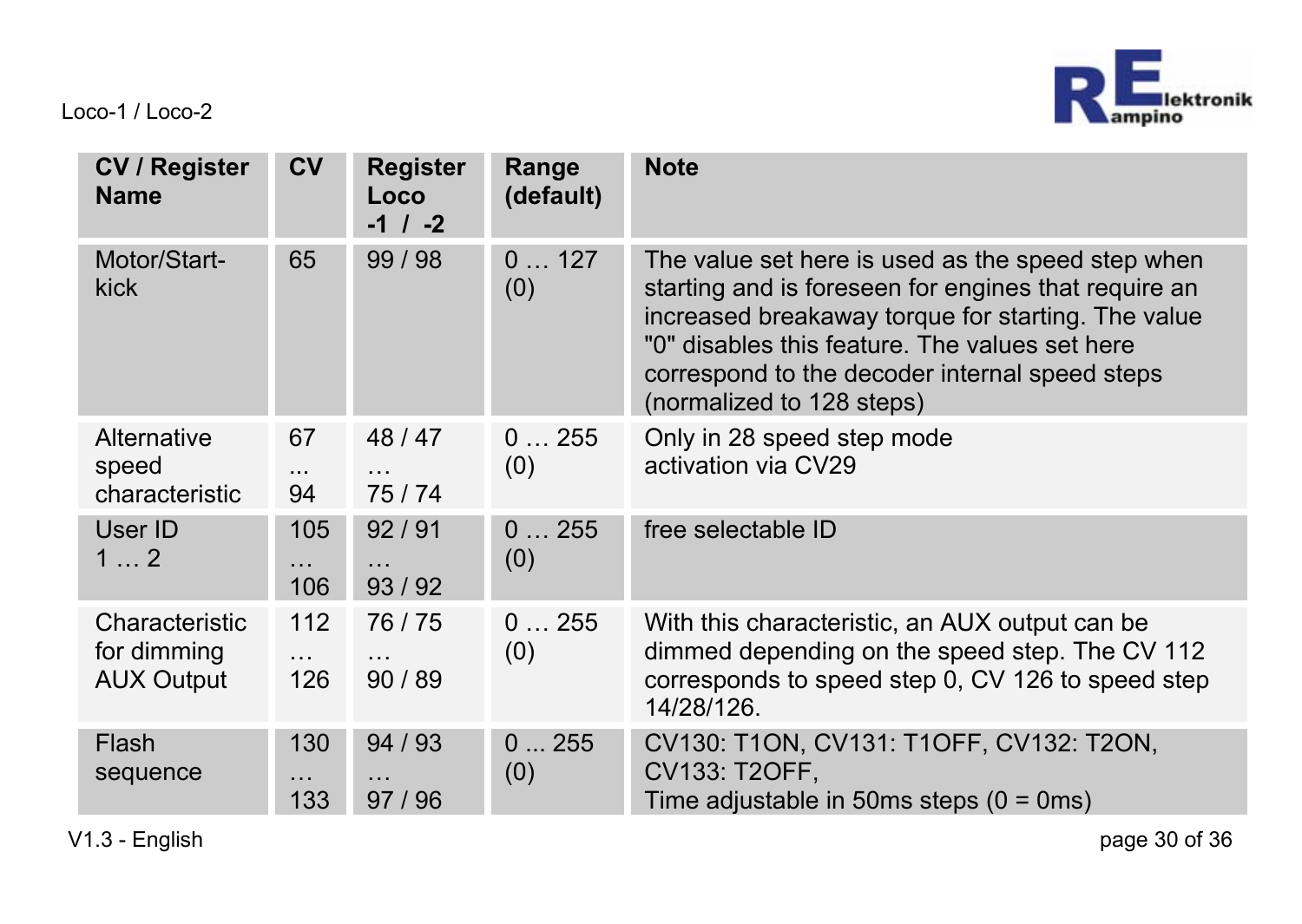

| <b>CV / Register</b><br><b>Name</b>         | <b>CV</b>               | <b>Register</b><br>Loco<br>$-1$ / $-2$ | Range<br>(default) | <b>Note</b>                                             |
|---------------------------------------------|-------------------------|----------------------------------------|--------------------|---------------------------------------------------------|
| Effect AUX1                                 | 134                     | 102/99                                 | 0255<br>(0)        | Setting of effect-type for AUX 1<br>(see table page 34) |
| Effect<br>Parameter 1-6<br>AUX <sub>1</sub> | 135<br>$\cdots$<br>140  | 103/100<br>$\cdots$<br>108 / 105       | 0255<br>(0)        | Parameter for effect AUX 1<br>(see table page 34)       |
| Effect AUX2                                 | 141                     | 109 / 106                              | 0255<br>(0)        | Setting of effect-type for AUX 2<br>(see table page 34) |
| Effect<br>Parameter 1-6<br>AUX <sub>2</sub> | 142<br>$\ddotsc$<br>147 | 110 / 107<br>$\cdots$<br>115/112       | 0255<br>(0)        | Parameter for effect AUX 2<br>(see table page 34)       |
| Effect AUX3                                 | 148                     | 116 / 113                              | 0255<br>(0)        | Setting of effect-type for AUX 3<br>(see table page 34) |
| Effect<br>Parameter 1-6<br>AUX <sub>3</sub> | 149<br>$\ddotsc$<br>154 | 117/114<br>$\cdots$<br>122/119         | 0255<br>(0)        | Parameter for effect AUX 3<br>(see table page 34)       |
| Effect AUX4                                 | 155                     | 123 / 120                              | 0255<br>(0)        | Setting of effect-type for AUX 4<br>(see table page 34) |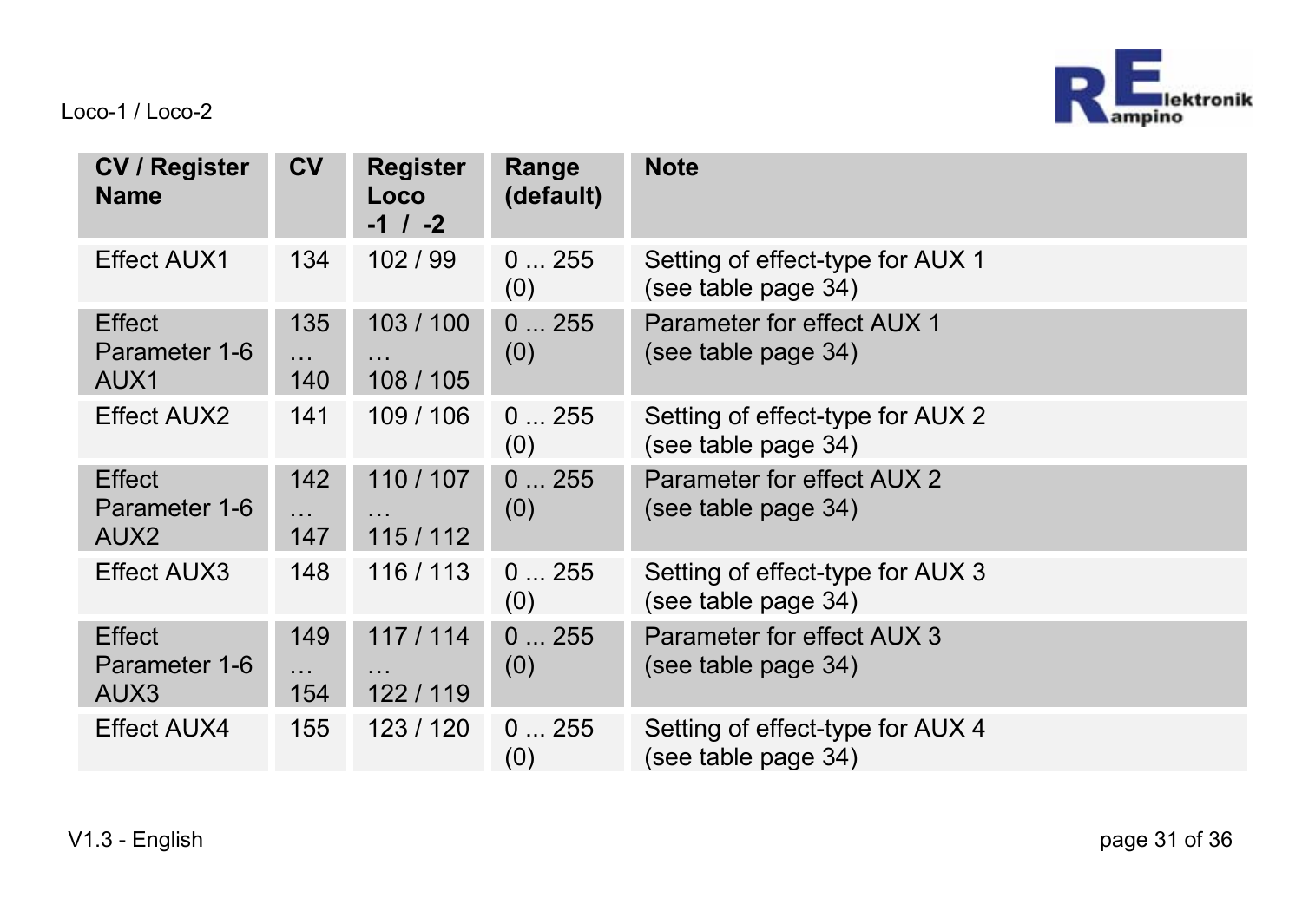

| <b>CV / Register</b><br><b>Name</b> | CV                      | <b>Register</b><br>Loco<br>$-1$ / $-2$ | Range<br>(default)  | <b>Note</b>                                                                                                                                                                                                                                                                                                                                                                            |
|-------------------------------------|-------------------------|----------------------------------------|---------------------|----------------------------------------------------------------------------------------------------------------------------------------------------------------------------------------------------------------------------------------------------------------------------------------------------------------------------------------------------------------------------------------|
| Effect<br>Parameter 1-6<br>AUX4     | 156<br>$\cdots$<br>161  | 124 / 121<br>$\cdots$<br>129 / 126     | 0255<br>(0)         | Parameter for effect AUX 4<br>(see table page 34)                                                                                                                                                                                                                                                                                                                                      |
| Function<br>mapping<br>F1  F12 rev  | 162<br>$\ddotsc$<br>173 | 130 / 127<br>$\cdots$<br>141 / 138     | 0255<br>(0)         | assignment of bits see CV33<br>(only in extended mapping for reverse direction)                                                                                                                                                                                                                                                                                                        |
| Dimming<br>value<br>MOT12           | 174<br>$\cdots$<br>175  | 236<br>$\cdots$<br>237                 | 0255<br>(0)         | Value with which the output is dimmed<br>(only in Functiondecoder mode; $255 = 100\%)$                                                                                                                                                                                                                                                                                                 |
| <b>Bootloader</b><br>Version        | 254                     | $-1-$                                  | 0255                | Only readable; Firmware version of the bootloader                                                                                                                                                                                                                                                                                                                                      |
| Firmware<br>update / CV<br>Reset    | 255                     | 255                                    | 222<br>123<br>(0/1) | - after setting the value 123 all the CVs / registers of<br>the decoder are reset to delivery condition.<br>- after setting the value 222 the decoder is put to the<br>firmware update state (since bootloader version 3 not<br>needed anymore)<br>The reading of this CV provides back the product ID<br>(0) for Loco-1; (1) for Loco-2<br>Attention: POM cannot be used with this CV |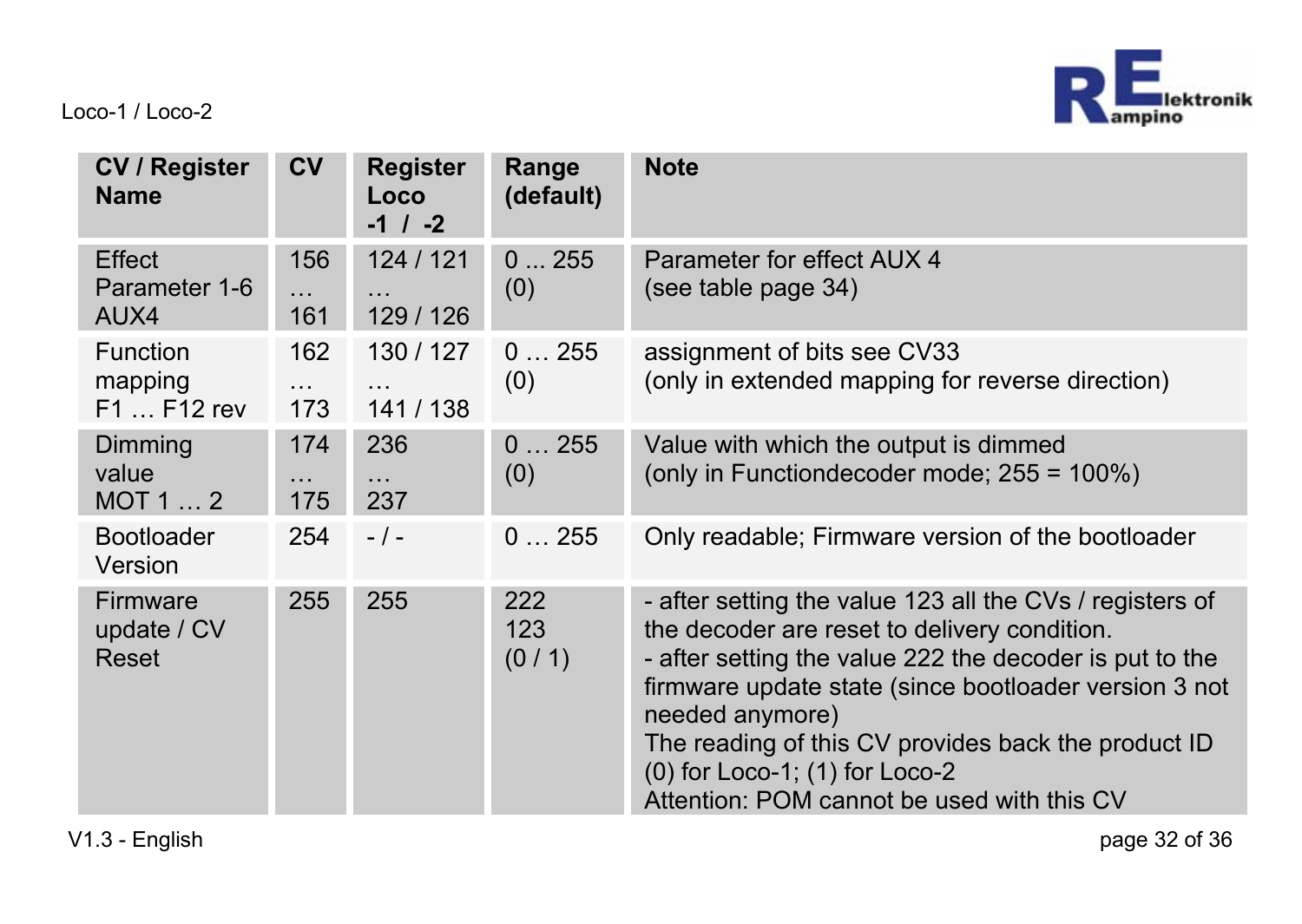

| <b>CV / Register</b><br><b>Name</b> | <b>CV</b>              | <b>Register</b><br>Loco<br>$-1$ / $-2$ | Range<br>(default) | <b>Note</b>   |
|-------------------------------------|------------------------|----------------------------------------|--------------------|---------------|
| Indexed Page<br>(only Loco-1)       | 257<br>$\cdots$<br>512 | $-$ / $-$                              |                    | see CV31/CV32 |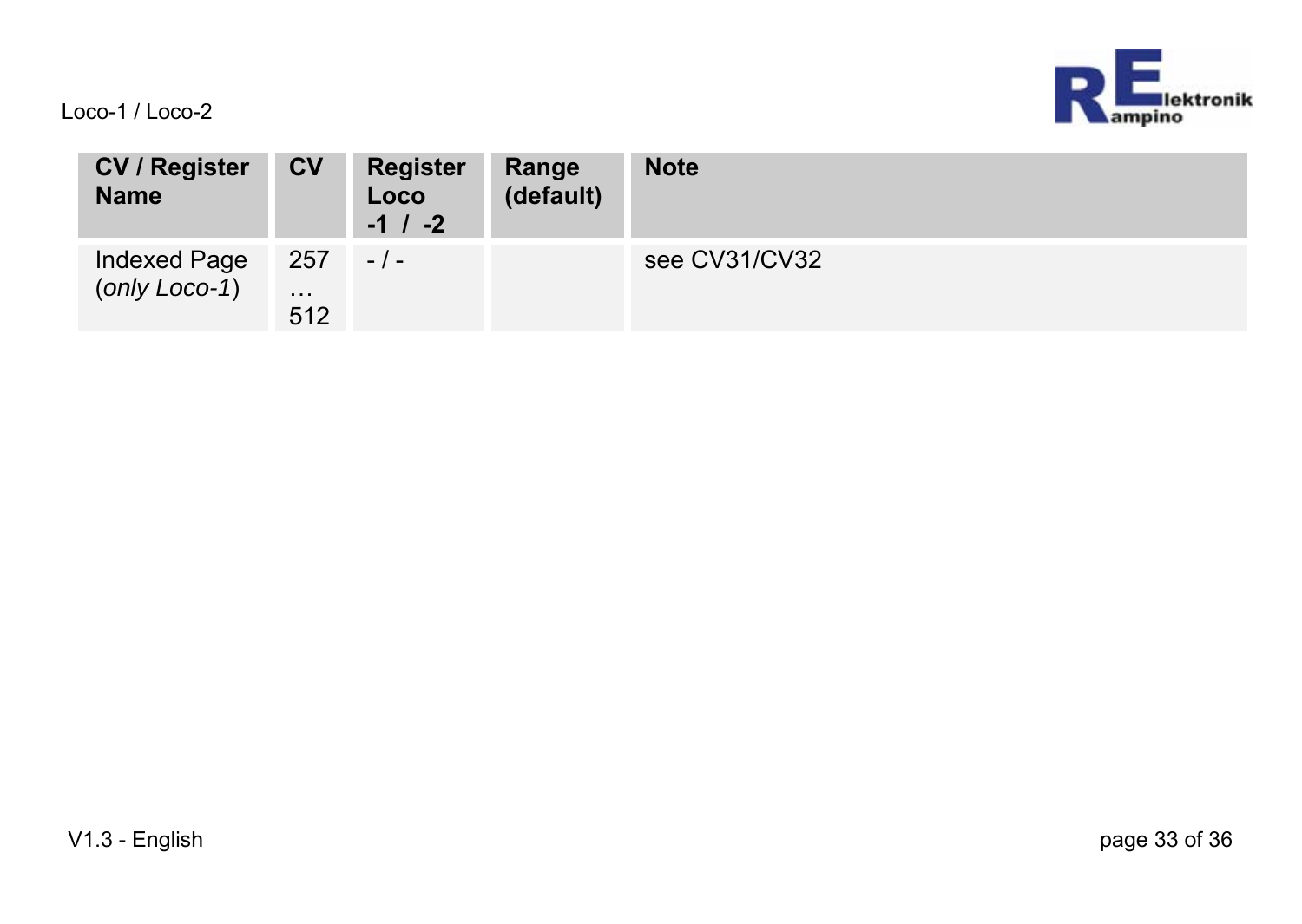

#### **Description of settings for effects (CV134/141/148/155)**

| <b>Type of effect</b>                   | Value         | <b>Parameter</b>                                                                                  | <b>Note</b>                                                |
|-----------------------------------------|---------------|---------------------------------------------------------------------------------------------------|------------------------------------------------------------|
| none                                    | 0             | none                                                                                              | for normal control<br>dimming values via CVs 47 - 50       |
| Speed dependent<br>dimming              | 1             | none                                                                                              | setting of the dimming<br>characteristic via CVs 112 - 126 |
| Flashing                                | $\mathcal{P}$ | none                                                                                              | settings in CVs 130 - 133                                  |
| inverted flashing                       | 3             | none                                                                                              | inverted output of the flashing<br>effect                  |
| Gyrolight                               | 4             | none                                                                                              | Bit 7: LED adaption<br>$1 = IFD$<br>$0 = Bulb$             |
| Marslight                               | 5             | none                                                                                              | Bit 7: LED adaption<br>$0 = Bulb$ 1 = LED                  |
| TELEX <sup>®</sup> -coupling            | 8             | No. 1: duration of activation<br>$(0 =$ permanent activation)<br>Time adjustable in 50ms<br>steps |                                                            |
| Roco <sup>®</sup> - digital<br>coupling | 9             | see parameter TELEX®-<br>coupling                                                                 |                                                            |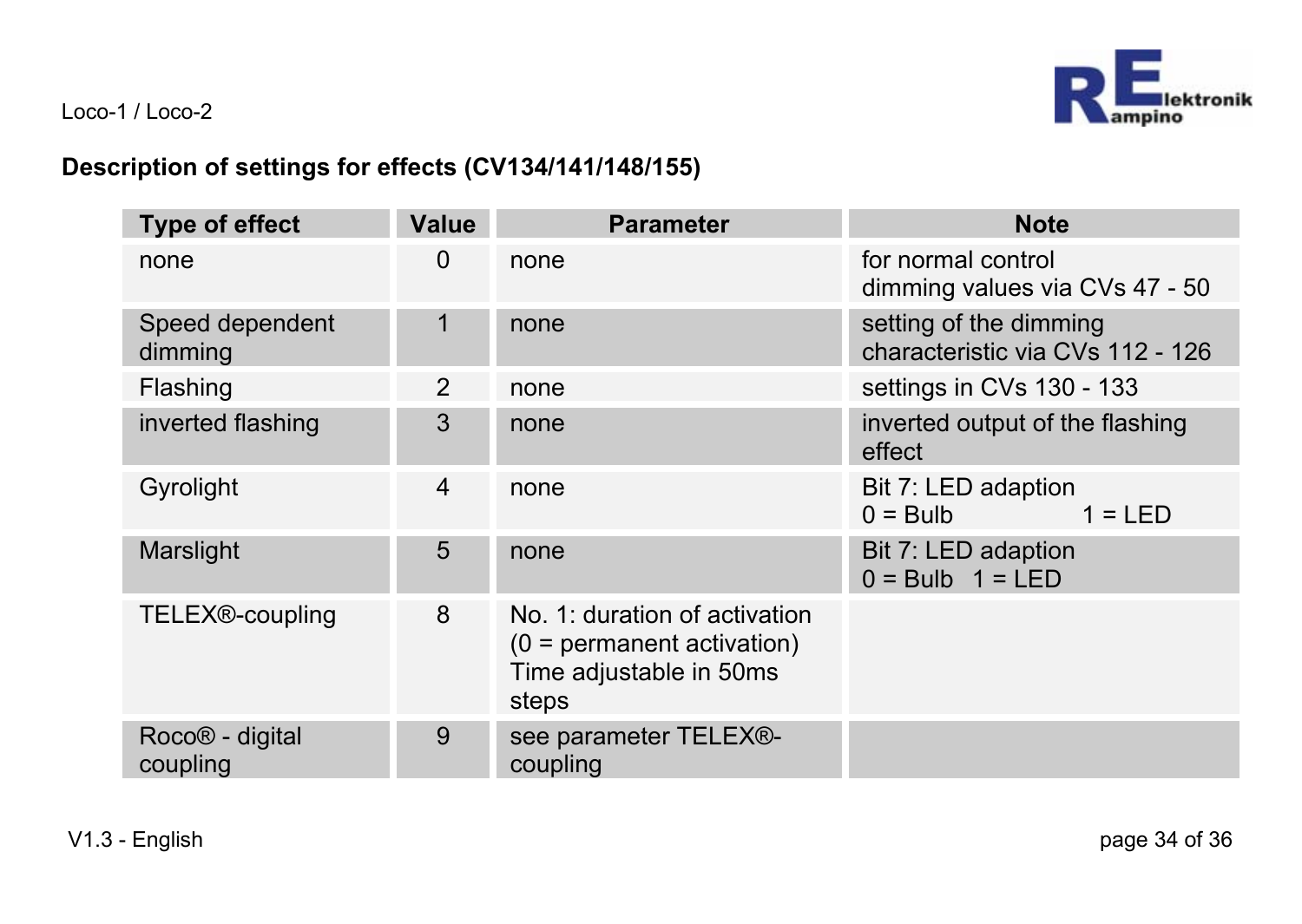

## **9 Terms of warranty**

We provide a two year warranty on this product. The guarantee includes the correction of faults, which are provable, due to defective material used by us or manufacturing defects. The compliance with the technical specifications of the circuit is guaranteed in accordance with the instruction compliant installation, specialist application and prescribed commissioning and operation. Further claims are excluded.

We assume no further liable beyond that one of the legal requirements under German law for incidental or consequential damages in connection with this product. We reserve the right to carry out repairs, improvements, replacement deliveries or a refund of the purchase price.

In following cases the warranty voids:

- if for soldering unsuitable tools (wrong soldering iron, solder containing liquid acids or lead, soldering grease, acid containing flux, etc.) were used,
- damage caused by not following the instructions of the wiring diagram / connection plan,
- at changes or trying to repair of the component.
- at unauthorized change in the circuit,
- when in the construction not foreseen, improper removal of components or free wiring of components,
- at destruction of copper tracks or soldering pads,
- at damage due to overloading of the component (e.g. overvoltage, short circuit),
- at connecting to an incorrect voltage or current,
- in the event of damage caused by interference by third parties,
- at incorrect operation or damage by careless use or abuse,
- at damage by touching components before electrostatic discharge of hands/tools (ESD damage).